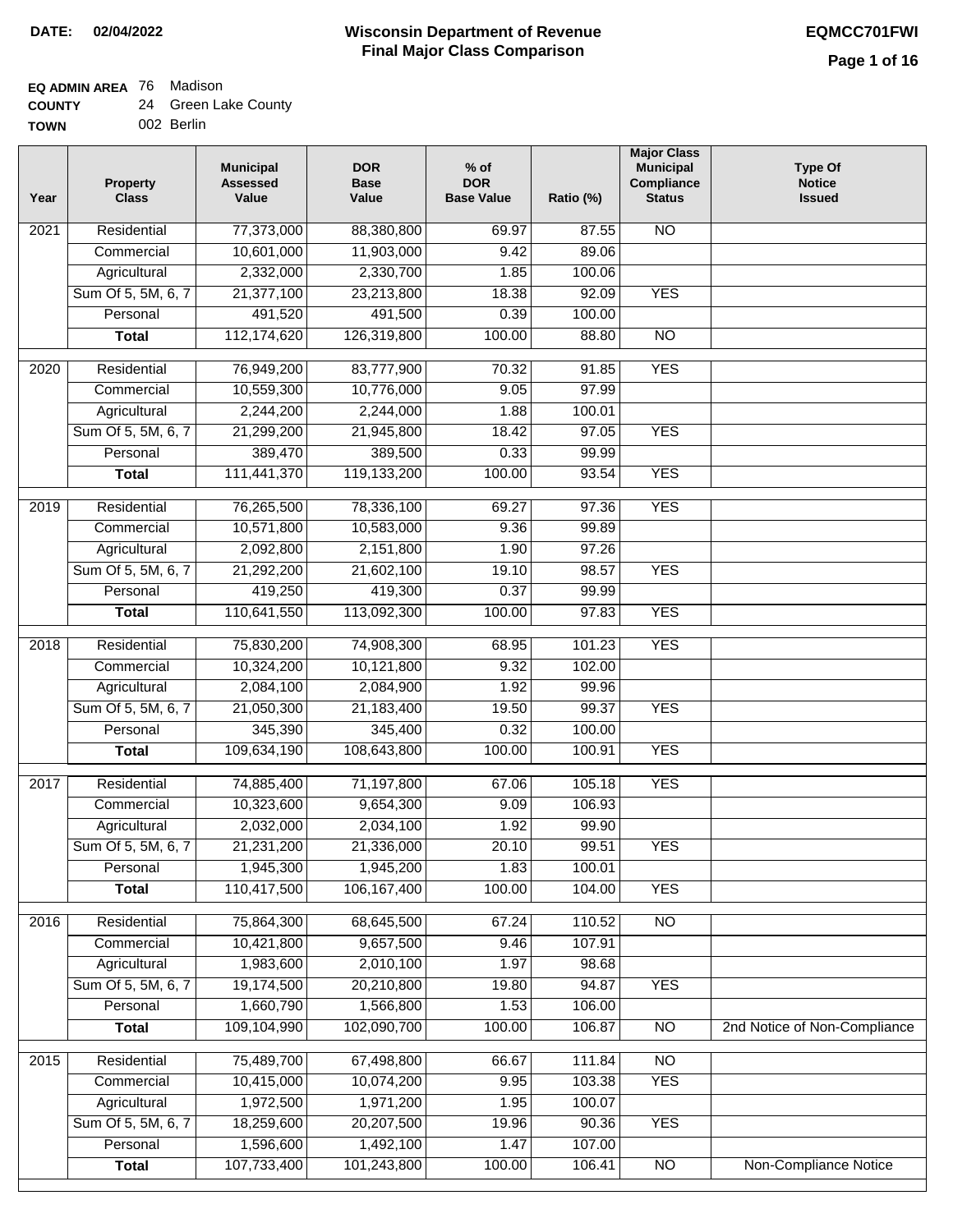# **EQ ADMIN AREA** 76 Madison

| <b>COUNTY</b> |  | 24 Green Lake County |
|---------------|--|----------------------|
|---------------|--|----------------------|

**TOWN** 004 Brooklyn

| Year              | <b>Property</b><br><b>Class</b> | <b>Municipal</b><br><b>Assessed</b><br>Value | <b>DOR</b><br><b>Base</b><br>Value | % of<br><b>DOR</b><br><b>Base Value</b> | Ratio (%) | <b>Major Class</b><br><b>Municipal</b><br>Compliance<br><b>Status</b> | <b>Type Of</b><br><b>Notice</b><br><b>Issued</b> |
|-------------------|---------------------------------|----------------------------------------------|------------------------------------|-----------------------------------------|-----------|-----------------------------------------------------------------------|--------------------------------------------------|
| 2021              | Residential                     | 430,574,800                                  | 458,089,400                        | 91.70                                   | 93.99     | <b>YES</b>                                                            |                                                  |
|                   | Commercial                      | 21,795,300                                   | 23,327,600                         | 4.67                                    | 93.43     |                                                                       |                                                  |
|                   | Agricultural                    | 2,125,900                                    | 2,124,900                          | 0.43                                    | 100.05    |                                                                       |                                                  |
|                   | Sum Of 5, 5M, 6, 7              | 12,324,500                                   | 14,891,400                         | 2.98                                    | 82.76     |                                                                       |                                                  |
|                   | Personal                        | 1,089,763                                    | 1,112,000                          | 0.22                                    | 98.00     |                                                                       |                                                  |
|                   | <b>Total</b>                    | 467,910,263                                  | 499,545,300                        | 100.00                                  | 93.67     | <b>YES</b>                                                            |                                                  |
| 2020              | Residential                     | 427,480,600                                  | 423,545,700                        | 90.82                                   | 100.93    | <b>YES</b>                                                            |                                                  |
|                   | Commercial                      | 21,739,300                                   | 25,663,800                         | 5.50                                    | 84.71     |                                                                       |                                                  |
|                   | Agricultural                    | 2,105,000                                    | 2,043,400                          | 0.44                                    | 103.01    |                                                                       |                                                  |
|                   | Sum Of 5, 5M, 6, 7              | 12,309,200                                   | 13,983,200                         | 3.00                                    | 88.03     |                                                                       |                                                  |
|                   | Personal                        | 1,110,465                                    | 1,133,100                          | 0.24                                    | 98.00     |                                                                       |                                                  |
|                   | <b>Total</b>                    | 464,744,565                                  | 466,369,200                        | 100.00                                  | 99.65     | <b>YES</b>                                                            |                                                  |
| 2019              | Residential                     | 426,654,900                                  | 429,555,000                        | 91.01                                   | 99.32     | <b>YES</b>                                                            |                                                  |
|                   | Commercial                      | 21,733,200                                   | 25,702,700                         | 5.45                                    | 84.56     |                                                                       |                                                  |
|                   | Agricultural                    | 1,897,000                                    | 1,965,500                          | 0.42                                    | 96.51     |                                                                       |                                                  |
|                   | Sum Of 5, 5M, 6, 7              | 12,143,200                                   | 13,848,000                         | 2.93                                    | 87.69     |                                                                       |                                                  |
|                   | Personal                        | 872,615                                      | 899,600                            | 0.19                                    | 97.00     |                                                                       |                                                  |
|                   | <b>Total</b>                    | 463,300,915                                  | 471,970,800                        | 100.00                                  | 98.16     | <b>YES</b>                                                            |                                                  |
| 2018              | Residential                     | 424,551,700                                  | 426,686,100                        | 91.15                                   | 99.50     | <b>YES</b>                                                            |                                                  |
|                   | Commercial                      | 21,493,700                                   | 24,986,800                         | 5.34                                    | 86.02     |                                                                       |                                                  |
|                   | Agricultural                    | 1,898,800                                    | 1,913,100                          | 0.41                                    | 99.25     |                                                                       |                                                  |
|                   | Sum Of 5, 5M, 6, 7              | 12,077,000                                   | 13,614,100                         | 2.91                                    | 88.71     |                                                                       |                                                  |
|                   | Personal                        | 942,572                                      | 915,100                            | 0.20                                    | 103.00    |                                                                       |                                                  |
|                   | <b>Total</b>                    | 460,963,772                                  | 468,115,200                        | 100.00                                  | 98.47     | <b>YES</b>                                                            |                                                  |
| $\overline{2017}$ | Residential                     | 424,741,500                                  | 417,297,800                        | 89.57                                   | 101.78    | <b>YES</b>                                                            |                                                  |
|                   | Commercial                      | 25,387,500                                   | 29,651,300                         | 6.36                                    | 85.62     |                                                                       |                                                  |
|                   | Agricultural                    | 1,899,000                                    | 1,863,800                          | 0.40                                    | 101.89    |                                                                       |                                                  |
|                   | Sum Of 5, 5M, 6, 7              | 12,091,600                                   | 13,629,800                         | 2.93                                    | 88.71     |                                                                       |                                                  |
|                   | Personal                        | 3,577,455                                    | 3,473,200                          | 0.75                                    | 103.00    |                                                                       |                                                  |
|                   | <b>Total</b>                    | 467,697,055                                  | 465,915,900                        | 100.00                                  | 100.38    | <b>YES</b>                                                            |                                                  |
| 2016              | Residential                     | 425,627,500                                  | 416,308,800                        | 89.89                                   | 102.24    | <b>YES</b>                                                            |                                                  |
|                   | Commercial                      | 25,360,100                                   | 29,513,500                         | 6.37                                    | 85.93     |                                                                       |                                                  |
|                   | Agricultural                    | 1,902,500                                    | 1,841,700                          | 0.40                                    | 103.30    |                                                                       |                                                  |
|                   | Sum Of 5, 5M, 6, 7              | 12,154,900                                   | 12,782,400                         | 2.76                                    | 95.09     |                                                                       |                                                  |
|                   | Personal                        | 2,783,257                                    | 2,702,200                          | 0.58                                    | 103.00    |                                                                       |                                                  |
|                   | <b>Total</b>                    | 467,828,257                                  | 463,148,600                        | 100.00                                  | 101.01    | <b>YES</b>                                                            |                                                  |
| 2015              | Residential                     | 425,599,000                                  | 402,507,400                        | 89.40                                   | 105.74    | <b>YES</b>                                                            |                                                  |
|                   | Commercial                      | 25,069,200                                   | 30,449,100                         | 6.76                                    | 82.33     | $\overline{NO}$                                                       |                                                  |
|                   | Agricultural                    | 1,902,100                                    | 1,822,500                          | 0.40                                    | 104.37    |                                                                       |                                                  |
|                   | Sum Of 5, 5M, 6, 7              | 12,112,700                                   | 13,306,800                         | 2.96                                    | 91.03     |                                                                       |                                                  |
|                   | Personal                        | 2,150,633                                    | 2,129,400                          | 0.47                                    | 101.00    |                                                                       |                                                  |
|                   | <b>Total</b>                    | 466,833,633                                  | 450,215,200                        | 100.00                                  | 103.69    | N <sub>O</sub>                                                        |                                                  |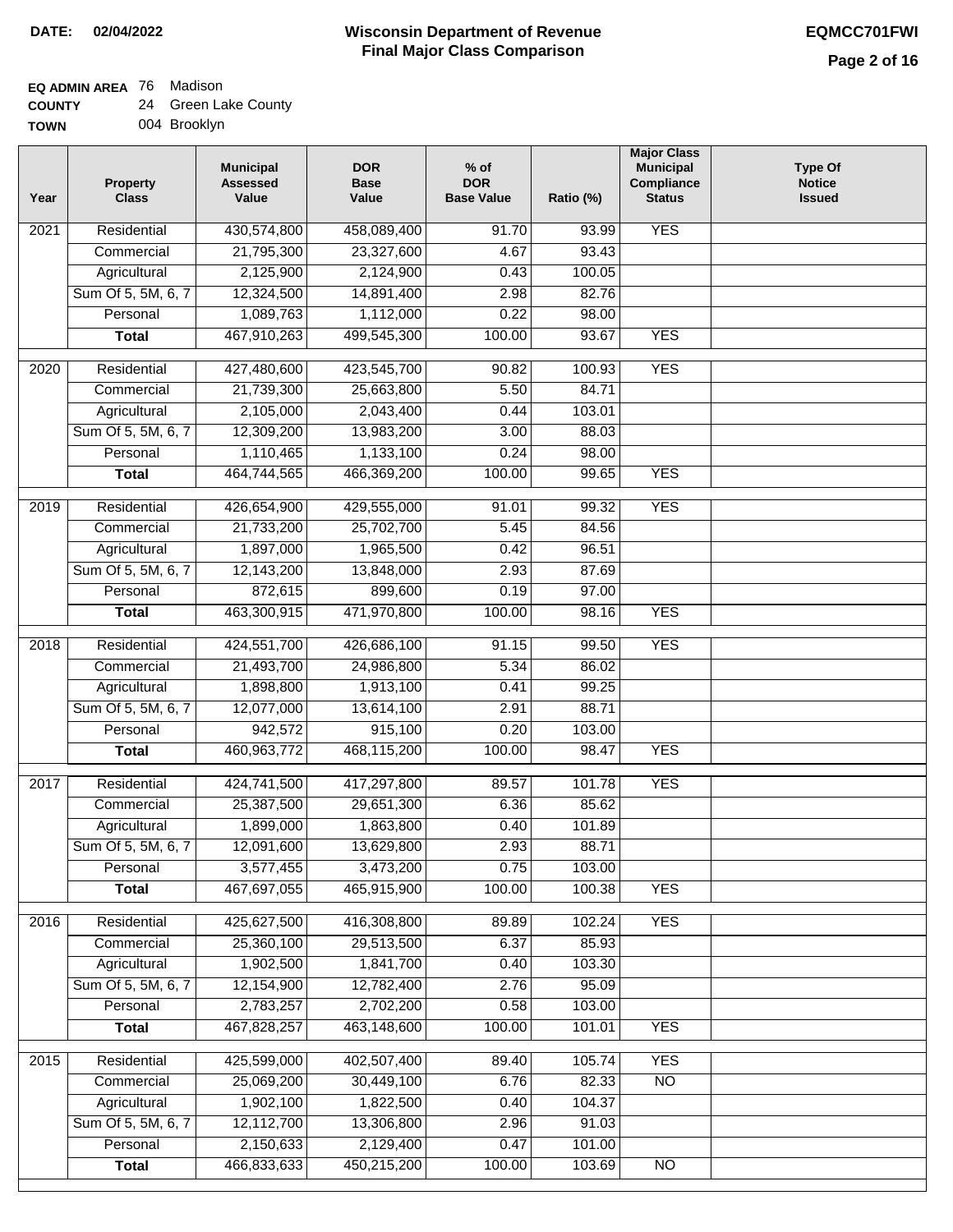**EQ ADMIN AREA** 76 Madison

| <b>COUNTY</b> | 24 Green Lake County |
|---------------|----------------------|
| <b>TOWN</b>   | 006 Green Lake       |

| Year             | <b>Property</b><br><b>Class</b> | <b>Municipal</b><br><b>Assessed</b><br>Value | <b>DOR</b><br><b>Base</b><br>Value | $%$ of<br><b>DOR</b><br><b>Base Value</b> | Ratio (%) | <b>Major Class</b><br><b>Municipal</b><br>Compliance<br><b>Status</b> | <b>Type Of</b><br><b>Notice</b><br><b>Issued</b> |
|------------------|---------------------------------|----------------------------------------------|------------------------------------|-------------------------------------------|-----------|-----------------------------------------------------------------------|--------------------------------------------------|
| 2021             | Residential                     | 393,904,300                                  | 421,221,500                        | 93.56                                     | 93.51     | <b>YES</b>                                                            |                                                  |
|                  | Commercial                      | 4,643,800                                    | 4,179,900                          | 0.93                                      | 111.10    |                                                                       |                                                  |
|                  | Agricultural                    | 4,567,200                                    | 4,906,800                          | 1.09                                      | 93.08     |                                                                       |                                                  |
|                  | Sum Of 5, 5M, 6, 7              | 14,862,900                                   | 19,694,500                         | 4.37                                      | 75.47     |                                                                       |                                                  |
|                  | Personal                        | 180,192                                      | 198,000                            | 0.04                                      | 91.01     |                                                                       |                                                  |
|                  | <b>Total</b>                    | 418, 158, 392                                | 450,200,700                        | 100.00                                    | 92.88     | <b>YES</b>                                                            |                                                  |
| 2020             | Residential                     | 390,603,400                                  | 417, 167, 800                      | 93.27                                     | 93.63     | <b>YES</b>                                                            |                                                  |
|                  | Commercial                      | 4,643,800                                    | 4,909,200                          | 1.10                                      | 94.59     |                                                                       |                                                  |
|                  | Agricultural                    | 4,627,400                                    | 4,721,400                          | 1.06                                      | 98.01     |                                                                       |                                                  |
|                  | Sum Of 5, 5M, 6, 7              | 14,860,500                                   | 20,306,900                         | 4.54                                      | 73.18     |                                                                       |                                                  |
|                  | Personal                        | 158,787                                      | 176,400                            | 0.04                                      | 90.02     |                                                                       |                                                  |
|                  | <b>Total</b>                    | 414,893,887                                  | 447,281,700                        | 100.00                                    | 92.76     | <b>YES</b>                                                            |                                                  |
|                  |                                 |                                              |                                    |                                           |           |                                                                       |                                                  |
| 2019             | Residential                     | 387,663,600                                  | 430,179,600                        | 93.60                                     | 90.12     | <b>YES</b>                                                            |                                                  |
|                  | Commercial                      | 4,643,800                                    | 4,812,900                          | 1.05                                      | 96.49     |                                                                       |                                                  |
|                  | Agricultural                    | 4,383,900                                    | 4,533,800                          | 0.99                                      | 96.69     |                                                                       |                                                  |
|                  | Sum Of 5, 5M, 6, 7              | 14,881,500                                   | 19,907,800                         | 4.33                                      | 74.75     |                                                                       |                                                  |
|                  | Personal                        | 161,939                                      | 174,100                            | 0.04                                      | 93.01     |                                                                       |                                                  |
|                  | <b>Total</b>                    | 411,734,739                                  | 459,608,200                        | 100.00                                    | 89.58     | <b>YES</b>                                                            |                                                  |
| 2018             | Residential                     | 385,532,700                                  | 407,249,300                        | 93.34                                     | 94.67     | <b>YES</b>                                                            |                                                  |
|                  | Commercial                      | 4,643,800                                    | 4,718,500                          | 1.08                                      | 98.42     |                                                                       |                                                  |
|                  | Agricultural                    | 4,383,500                                    | 4,406,100                          | 1.01                                      | 99.49     |                                                                       |                                                  |
|                  | Sum Of 5, 5M, 6, 7              | 14,910,000                                   | 19,759,200                         | 4.53                                      | 75.46     |                                                                       |                                                  |
|                  | Personal                        | 177,984                                      | 181,600                            | 0.04                                      | 98.01     |                                                                       |                                                  |
|                  | <b>Total</b>                    | 409,647,984                                  | 436,314,700                        | 100.00                                    | 93.89     | <b>YES</b>                                                            |                                                  |
| 2017             | Residential                     | 383,117,200                                  | 392,110,700                        | 93.14                                     | 97.71     | <b>YES</b>                                                            |                                                  |
|                  | Commercial                      | 4,643,800                                    | 4,626,000                          | 1.10                                      | 100.38    |                                                                       |                                                  |
|                  | Agricultural                    | 4,383,400                                    | 4,301,800                          | 1.02                                      | 101.90    |                                                                       |                                                  |
|                  | Sum Of 5, 5M, 6, 7              | 14,874,100                                   | 19,725,100                         | 4.69                                      | 75.41     |                                                                       |                                                  |
|                  | Personal                        | 200,841                                      | 205,000                            | 0.05                                      | 97.97     |                                                                       |                                                  |
|                  | <b>Total</b>                    | 407,219,341                                  | 420,968,600                        | 100.00                                    | 96.73     | <b>YES</b>                                                            |                                                  |
| 2016             | Residential                     | 381,449,000                                  | 397,877,500                        | 93.37                                     | 95.87     | <b>YES</b>                                                            |                                                  |
|                  | Commercial                      | 4,555,200                                    | 4,535,700                          | 1.06                                      | 100.43    |                                                                       |                                                  |
|                  | Agricultural                    | 4,383,300                                    | 4,236,200                          | 0.99                                      | 103.47    |                                                                       |                                                  |
|                  | Sum Of 5, 5M, 6, 7              | 14,897,400                                   | 19,246,800                         | 4.52                                      | 77.40     |                                                                       |                                                  |
|                  | Personal                        | 211,944                                      | 216,200                            | 0.05                                      | 98.03     |                                                                       |                                                  |
|                  | <b>Total</b>                    | 405,496,844                                  | 426,112,400                        | 100.00                                    | 95.16     | <b>YES</b>                                                            |                                                  |
|                  |                                 |                                              |                                    |                                           |           |                                                                       |                                                  |
| $\frac{2015}{ }$ | Residential                     | 381,363,500                                  | 404,962,100                        | 93.35                                     | 94.17     | <b>YES</b>                                                            |                                                  |
|                  | Commercial                      | 4,543,200                                    | 4,712,000                          | 1.09                                      | 96.42     |                                                                       |                                                  |
|                  | Agricultural                    | 4,383,500                                    | 4,193,400                          | 0.97                                      | 104.53    |                                                                       |                                                  |
|                  | Sum Of 5, 5M, 6, 7              | 14,791,700                                   | 19,714,800                         | 4.54                                      | 75.03     |                                                                       |                                                  |
|                  | Personal                        | 205,180                                      | 209,400                            | 0.05                                      | 97.98     |                                                                       |                                                  |
|                  | <b>Total</b>                    | 405,287,080                                  | 433,791,700                        | 100.00                                    | 93.43     | <b>YES</b>                                                            |                                                  |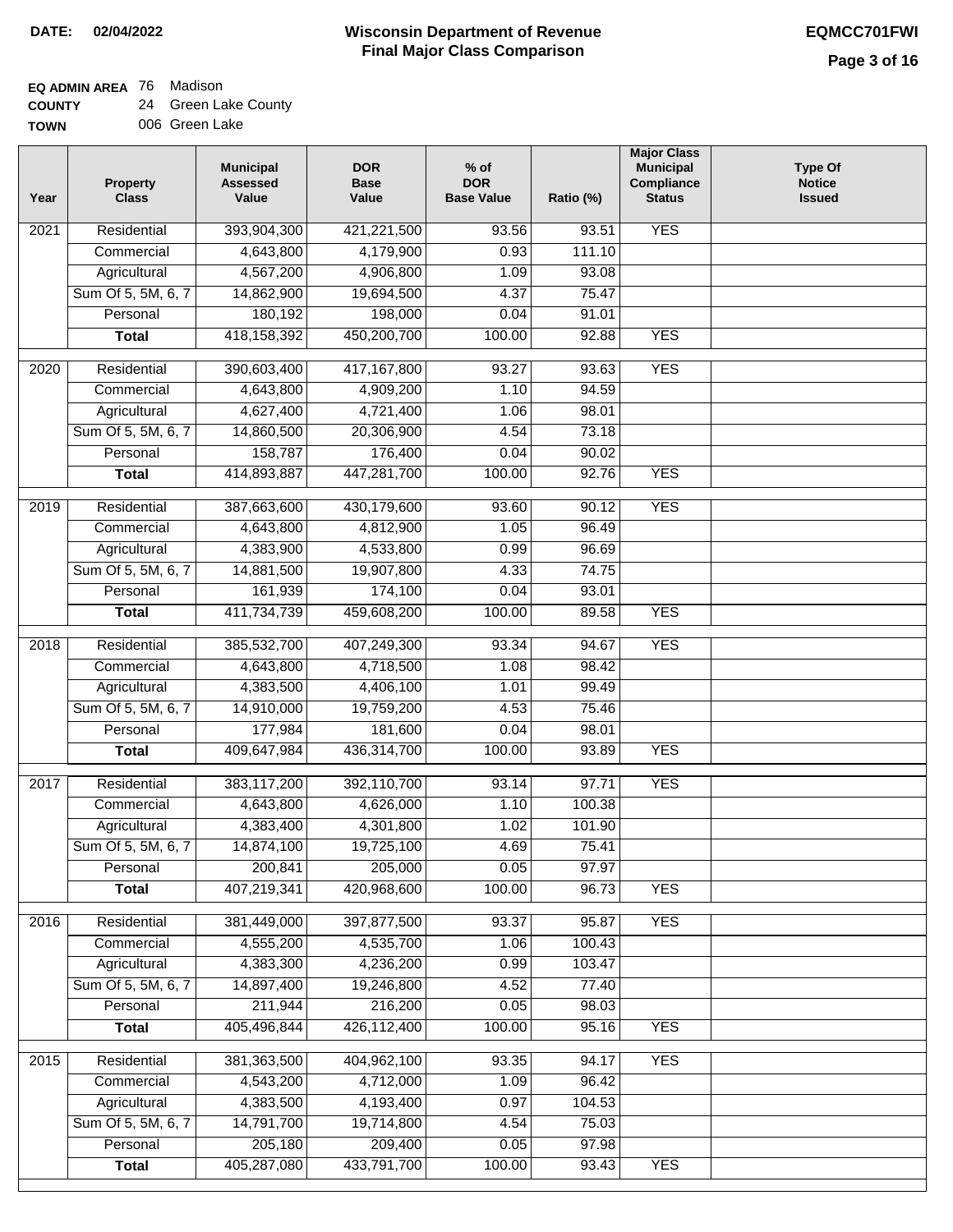## **EQ ADMIN AREA** 76 Madison

| <b>COUNTY</b> | 24 Green Lake County |
|---------------|----------------------|
|---------------|----------------------|

**TOWN** 008 Kingston

| Year | <b>Property</b><br><b>Class</b> | <b>Municipal</b><br><b>Assessed</b><br>Value | <b>DOR</b><br><b>Base</b><br>Value | $%$ of<br><b>DOR</b><br><b>Base Value</b> | Ratio (%) | <b>Major Class</b><br><b>Municipal</b><br>Compliance<br><b>Status</b> | <b>Type Of</b><br><b>Notice</b><br><b>Issued</b> |
|------|---------------------------------|----------------------------------------------|------------------------------------|-------------------------------------------|-----------|-----------------------------------------------------------------------|--------------------------------------------------|
| 2021 | Residential                     | 34,701,900                                   | 37,823,700                         | 51.92                                     | 91.75     | <b>YES</b>                                                            |                                                  |
|      | Commercial                      | 3,974,600                                    | 3,772,000                          | 5.18                                      | 105.37    |                                                                       |                                                  |
|      | Agricultural                    | 1,539,400                                    | 1,540,000                          | 2.11                                      | 99.96     |                                                                       |                                                  |
|      | Sum Of 5, 5M, 6, 7              | 32,733,200                                   | 29,428,400                         | 40.39                                     | 111.23    | $\overline{NO}$                                                       |                                                  |
|      | Personal                        | 292,600                                      | 292,600                            | 0.40                                      | 100.00    |                                                                       |                                                  |
|      | <b>Total</b>                    | 73,241,700                                   | 72,856,700                         | 100.00                                    | 100.53    | $\overline{NO}$                                                       |                                                  |
| 2020 | Residential                     | 29,660,300                                   | 30,741,300                         | 50.22                                     | 96.48     | <b>YES</b>                                                            |                                                  |
|      | Commercial                      | 2,901,200                                    | 2,861,800                          | 4.68                                      | 101.38    |                                                                       |                                                  |
|      | Agricultural                    | 1,253,500                                    | 1,252,700                          | 2.05                                      | 100.06    |                                                                       |                                                  |
|      | Sum Of 5, 5M, 6, 7              | 26,474,900                                   | 26,005,000                         | 42.48                                     | 101.81    | <b>YES</b>                                                            |                                                  |
|      | Personal                        | 352,900                                      | 352,900                            | 0.58                                      | 100.00    |                                                                       |                                                  |
|      | <b>Total</b>                    | 60,642,800                                   | 61,213,700                         | 100.00                                    | 99.07     | <b>YES</b>                                                            |                                                  |
|      |                                 |                                              |                                    |                                           |           |                                                                       |                                                  |
| 2019 | Residential                     | 29,263,200                                   | 28,900,000                         | 50.18                                     | 101.26    | <b>YES</b>                                                            |                                                  |
|      | Commercial                      | 2,879,900                                    | 2,802,800                          | 4.87                                      | 102.75    |                                                                       |                                                  |
|      | Agricultural                    | 1,163,900                                    | 1,197,600                          | 2.08                                      | 97.19     |                                                                       |                                                  |
|      | Sum Of 5, 5M, 6, 7              | 25,516,500                                   | 24,318,900                         | 42.22                                     | 104.92    | <b>YES</b>                                                            |                                                  |
|      | Personal                        | 378,200                                      | 378,200                            | 0.66                                      | 100.00    |                                                                       |                                                  |
|      | <b>Total</b>                    | 59,201,700                                   | 57,597,500                         | 100.00                                    | 102.79    | <b>YES</b>                                                            |                                                  |
| 2018 | Residential                     | 28,229,200                                   | 26,542,000                         | 49.29                                     | 106.36    | <b>YES</b>                                                            |                                                  |
|      | Commercial                      | 2,762,200                                    | 2,582,200                          | 4.80                                      | 106.97    |                                                                       |                                                  |
|      | Agricultural                    | 1,164,000                                    | 1,163,000                          | 2.16                                      | 100.09    |                                                                       |                                                  |
|      | Sum Of 5, 5M, 6, 7              | 24,751,900                                   | 23,200,400                         | 43.09                                     | 106.69    | <b>YES</b>                                                            |                                                  |
|      | Personal                        | 386,300                                      | 357,700                            | 0.66                                      | 108.00    |                                                                       |                                                  |
|      | <b>Total</b>                    | 57,293,600                                   | 53,845,300                         | 100.00                                    | 106.40    | <b>YES</b>                                                            |                                                  |
| 2017 | Residential                     | 27,763,300                                   | 25,331,400                         | 48.66                                     | 109.60    | <b>YES</b>                                                            |                                                  |
|      | Commercial                      | 2,664,200                                    | 2,479,800                          | 4.76                                      | 107.44    |                                                                       |                                                  |
|      | Agricultural                    | 1,142,300                                    | 1,139,800                          | 2.19                                      | 100.22    |                                                                       |                                                  |
|      | Sum Of 5, 5M, 6, 7              | 24,801,600                                   | 22,551,500                         | 43.32                                     | 109.98    | <b>YES</b>                                                            |                                                  |
|      | Personal                        | 592,200                                      | 558,700                            | 1.07                                      | 106.00    |                                                                       |                                                  |
|      | <b>Total</b>                    | 56,963,600                                   | 52,061,200                         | 100.00                                    | 109.42    | <b>YES</b>                                                            |                                                  |
| 2016 | Residential                     | 27,355,100                                   | 26,812,900                         | 50.45                                     | 102.02    | <b>YES</b>                                                            |                                                  |
|      | Commercial                      | 2,664,200                                    | 2,579,800                          | 4.85                                      | 103.27    |                                                                       |                                                  |
|      | Agricultural                    | 1,120,600                                    | 1,120,800                          | 2.11                                      | 99.98     |                                                                       |                                                  |
|      | Sum Of 5, 5M, 6, 7              | 24,725,900                                   | 22,054,700                         | 41.49                                     | 112.11    | $\overline{NO}$                                                       |                                                  |
|      | Personal                        | 584,300                                      | 584,300                            | 1.10                                      | 100.00    |                                                                       |                                                  |
|      | <b>Total</b>                    | 56,450,100                                   | 53,152,500                         | 100.00                                    | 106.20    | $\overline{NO}$                                                       |                                                  |
| 2015 | Residential                     | 27,217,900                                   | 26,067,300                         | 48.15                                     | 104.41    | <b>YES</b>                                                            |                                                  |
|      | Commercial                      | 2,584,200                                    | 2,597,700                          | 4.80                                      | 99.48     |                                                                       |                                                  |
|      | Agricultural                    | 1,117,300                                    | 1,116,400                          | 2.06                                      | 100.08    |                                                                       |                                                  |
|      | Sum Of 5, 5M, 6, 7              | 24,284,700                                   | 23,807,400                         | 43.97                                     | 102.00    | <b>YES</b>                                                            |                                                  |
|      | Personal                        | 553,900                                      | 553,900                            | 1.02                                      | 100.00    |                                                                       |                                                  |
|      | <b>Total</b>                    | 55,758,000                                   | 54, 142, 700                       | 100.00                                    | 102.98    | <b>YES</b>                                                            |                                                  |
|      |                                 |                                              |                                    |                                           |           |                                                                       |                                                  |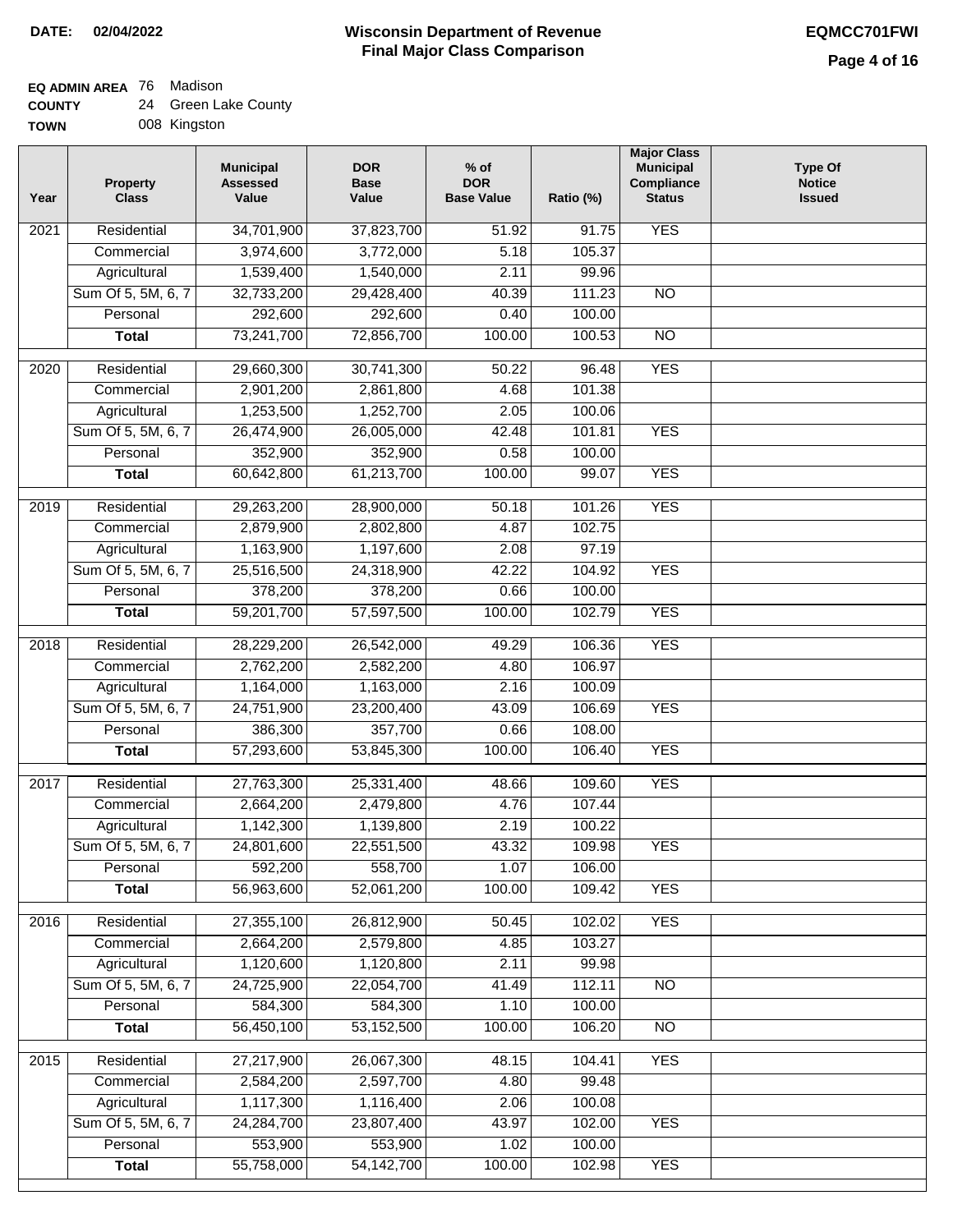### **EQ ADMIN AREA** 76 Madison

| Year | <b>Property</b><br><b>Class</b> | <b>Municipal</b><br><b>Assessed</b><br>Value | <b>DOR</b><br><b>Base</b><br>Value | $%$ of<br><b>DOR</b><br><b>Base Value</b> | Ratio (%) | <b>Major Class</b><br><b>Municipal</b><br>Compliance<br><b>Status</b> | <b>Type Of</b><br><b>Notice</b><br><b>Issued</b> |
|------|---------------------------------|----------------------------------------------|------------------------------------|-------------------------------------------|-----------|-----------------------------------------------------------------------|--------------------------------------------------|
| 2021 | Residential                     | 21,092,600                                   | 26,009,100                         | 43.54                                     | 81.10     | N <sub>O</sub>                                                        |                                                  |
|      | Commercial                      | 4,782,900                                    | 5,020,500                          | 8.40                                      | 95.27     |                                                                       |                                                  |
|      | Agricultural                    | 3,685,700                                    | 3,684,600                          | 6.17                                      | 100.03    |                                                                       |                                                  |
|      | Sum Of 5, 5M, 6, 7              | 21,984,900                                   | 24,933,300                         | 41.73                                     | 88.17     | $\overline{NO}$                                                       |                                                  |
|      | Personal                        | 95,043                                       | 95,100                             | 0.16                                      | 99.94     |                                                                       |                                                  |
|      | <b>Total</b>                    | 51,641,143                                   | 59,742,600                         | 100.00                                    | 86.44     | $\overline{NO}$                                                       |                                                  |
| 2020 | Residential                     | 20,958,200                                   | 23,524,900                         | 42.58                                     | 89.09     | $\overline{NO}$                                                       |                                                  |
|      | Commercial                      | 4,761,300                                    | 4,280,000                          | 7.75                                      | 111.25    |                                                                       |                                                  |
|      | Agricultural                    | 3,559,800                                    | 3,555,100                          | 6.43                                      | 100.13    |                                                                       |                                                  |
|      | Sum Of 5, 5M, 6, 7              | 21,434,600                                   | 23,435,800                         | 42.42                                     | 91.46     | <b>YES</b>                                                            |                                                  |
|      | Personal                        | 455,722                                      | 455,700                            | 0.82                                      | 100.00    |                                                                       |                                                  |
|      | <b>Total</b>                    | 51,169,622                                   | 55,251,500                         | 100.00                                    | 92.61     | $\overline{NO}$                                                       |                                                  |
|      |                                 |                                              |                                    |                                           |           |                                                                       |                                                  |
| 2019 | Residential                     | 20,811,200                                   | 22,479,400                         | 41.95                                     | 92.58     | <b>YES</b>                                                            |                                                  |
|      | Commercial                      | 4,761,300                                    | 4,196,100                          | 7.83                                      | 113.47    |                                                                       |                                                  |
|      | Agricultural                    | 3,313,900                                    | 3,408,500                          | 6.36                                      | 97.22     |                                                                       |                                                  |
|      | Sum Of 5, 5M, 6, 7              | 21,505,700                                   | 23,057,200                         | 43.03                                     | 93.27     | <b>YES</b>                                                            |                                                  |
|      | Personal                        | 448,061                                      | 448,000                            | 0.84                                      | 100.01    |                                                                       |                                                  |
|      | <b>Total</b>                    | 50,840,161                                   | 53,589,200                         | 100.00                                    | 94.87     | <b>YES</b>                                                            |                                                  |
| 2018 | Residential                     | 20,660,200                                   | 21,472,200                         | 41.71                                     | 96.22     | <b>YES</b>                                                            |                                                  |
|      | Commercial                      | 4,018,000                                    | 3,419,200                          | 6.64                                      | 117.51    |                                                                       |                                                  |
|      | Agricultural                    | 3,315,300                                    | 3,313,100                          | 6.44                                      | 100.07    |                                                                       |                                                  |
|      | Sum Of 5, 5M, 6, 7              | 21,569,800                                   | 22,855,300                         | 44.39                                     | 94.38     | <b>YES</b>                                                            |                                                  |
|      | Personal                        | 424,879                                      | 424,900                            | 0.83                                      | 100.00    |                                                                       |                                                  |
|      | <b>Total</b>                    | 49,988,179                                   | 51,484,700                         | 100.00                                    | 97.09     | <b>YES</b>                                                            |                                                  |
| 2017 | Residential                     | 20,596,800                                   | 20,811,400                         | 39.92                                     | 98.97     | <b>YES</b>                                                            |                                                  |
|      | Commercial                      | 3,845,300                                    | 3,024,700                          | 5.80                                      | 127.13    |                                                                       |                                                  |
|      | Agricultural                    | 3,233,700                                    | 3,232,100                          | 6.20                                      | 100.05    |                                                                       |                                                  |
|      | Sum Of 5, 5M, 6, 7              | 21,162,500                                   | 22,517,600                         | 43.19                                     | 93.98     | <b>YES</b>                                                            |                                                  |
|      | Personal                        | 2,552,933                                    | 2,553,000                          | 4.90                                      | 100.00    |                                                                       |                                                  |
|      | <b>Total</b>                    | 51,391,233                                   | 52,138,800                         | 100.00                                    | 98.57     | <b>YES</b>                                                            |                                                  |
|      |                                 |                                              |                                    |                                           |           |                                                                       |                                                  |
| 2016 | Residential                     | 19,969,800                                   | 20,593,500                         | 39.74                                     | 96.97     | <b>YES</b>                                                            |                                                  |
|      | Commercial                      | 3,759,800                                    | 2,939,200                          | 5.67                                      | 127.92    |                                                                       |                                                  |
|      | Agricultural                    | 3,185,900                                    | 3,184,800                          | 6.15                                      | 100.03    |                                                                       |                                                  |
|      | Sum Of 5, 5M, 6, 7              | 20,820,200                                   | 22,267,400                         | 42.97                                     | 93.50     | <b>YES</b>                                                            |                                                  |
|      | Personal                        | 2,726,746                                    | 2,840,400                          | 5.48                                      | 96.00     |                                                                       |                                                  |
|      | <b>Total</b>                    | 50,462,446                                   | 51,825,300                         | 100.00                                    | 97.37     | <b>YES</b>                                                            |                                                  |
| 2015 | Residential                     | 19,502,900                                   | 19,911,000                         | 38.60                                     | 97.95     | <b>YES</b>                                                            |                                                  |
|      | Commercial                      | 4,185,500                                    | 3,383,600                          | 6.56                                      | 123.70    | $\overline{NO}$                                                       |                                                  |
|      | Agricultural                    | 3,149,500                                    | 3,149,100                          | 6.10                                      | 100.01    |                                                                       |                                                  |
|      | Sum Of 5, 5M, 6, 7              | 20,164,500                                   | 22,317,200                         | 43.26                                     | 90.35     | <b>YES</b>                                                            |                                                  |
|      | Personal                        | 2,827,947                                    | 2,827,900                          | 5.48                                      | 100.00    | <b>YES</b>                                                            |                                                  |
|      | <b>Total</b>                    | 49,830,347                                   | 51,588,800                         | 100.00                                    | 96.59     | $\overline{NO}$                                                       | <b>Non-Compliance Notice</b>                     |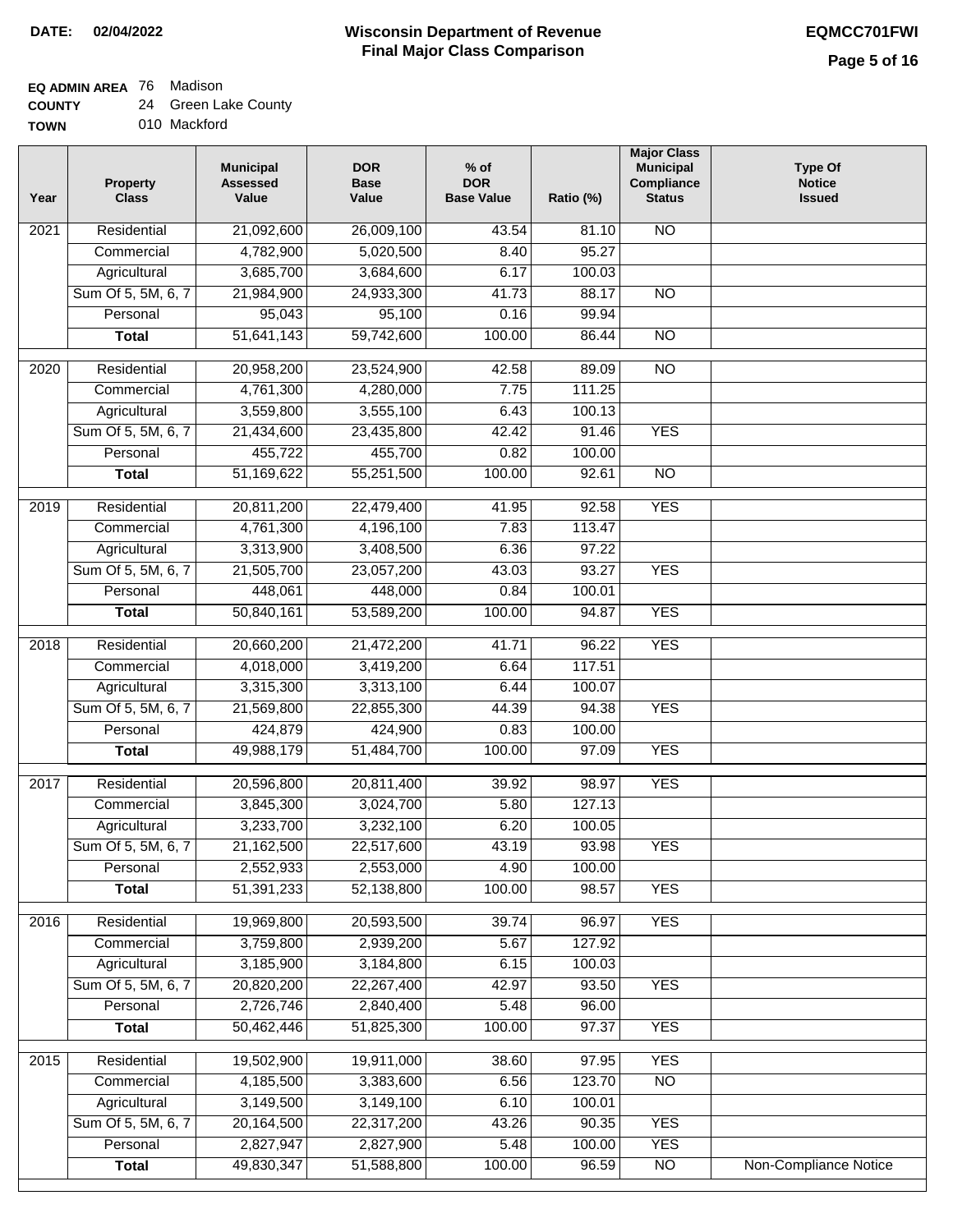**EQ ADMIN AREA** 76 Madison

**COUNTY** 24 Green Lake County

| <b>TOWN</b> |  | 012 Manchester |
|-------------|--|----------------|
|-------------|--|----------------|

| Year | <b>Property</b><br><b>Class</b> | <b>Municipal</b><br><b>Assessed</b><br>Value | <b>DOR</b><br><b>Base</b><br>Value | $%$ of<br><b>DOR</b><br><b>Base Value</b> | Ratio (%)      | <b>Major Class</b><br><b>Municipal</b><br>Compliance<br><b>Status</b> | <b>Type Of</b><br><b>Notice</b><br><b>Issued</b> |
|------|---------------------------------|----------------------------------------------|------------------------------------|-------------------------------------------|----------------|-----------------------------------------------------------------------|--------------------------------------------------|
| 2021 | Residential                     | 31,348,100                                   | 34,867,900                         | 48.35                                     | 89.91          | <b>NO</b>                                                             |                                                  |
|      | Commercial                      | 1,360,000                                    | 1,781,200                          | 2.47                                      | 76.35          |                                                                       |                                                  |
|      | Agricultural                    | 2,556,200                                    | 3,003,100                          | 4.16                                      | 85.12          |                                                                       |                                                  |
|      | Sum Of 5, 5M, 6, 7              | 27,018,600                                   | 32,272,300                         | 44.75                                     | 83.72          | $\overline{NO}$                                                       |                                                  |
|      | Personal                        | 163,800                                      | 192,700                            | 0.27                                      | 85.00          |                                                                       |                                                  |
|      | <b>Total</b>                    | 62,446,700                                   | 72,117,200                         | 100.00                                    | 86.59          | $\overline{NO}$                                                       |                                                  |
| 2020 | Residential                     | 31,319,800                                   | 34,749,200                         | 49.78                                     | 90.13          | <b>YES</b>                                                            |                                                  |
|      | Commercial                      | 1,360,000                                    | 1,466,000                          | 2.10                                      | 92.77          |                                                                       |                                                  |
|      | Agricultural                    | 2,596,900                                    | 2,888,600                          | 4.14                                      | 89.90          |                                                                       |                                                  |
|      | Sum Of 5, 5M, 6, 7              | 26,803,400                                   | 30,523,400                         | 43.72                                     | 87.81          | <b>NO</b>                                                             |                                                  |
|      | Personal                        | 163,800                                      | 182,000                            | 0.26                                      | 90.00          |                                                                       |                                                  |
|      | <b>Total</b>                    | 62,243,900                                   | 69,809,200                         | 100.00                                    | 89.16          | $\overline{NO}$                                                       |                                                  |
| 2019 | Residential                     | 31,011,800                                   | 33,079,900                         | 49.31                                     | 93.75          | <b>YES</b>                                                            |                                                  |
|      | Commercial                      | 1,318,000                                    | 1,391,500                          | 2.07                                      | 94.72          |                                                                       |                                                  |
|      | Agricultural                    | 2,505,500                                    | 2,775,600                          | 4.14                                      | 90.27          |                                                                       |                                                  |
|      | Sum Of 5, 5M, 6, 7              | 26,578,400                                   | 29,652,500                         | 44.21                                     | 89.63          | $\overline{NO}$                                                       |                                                  |
|      | Personal                        | 161,400                                      | 179,300                            | 0.27                                      | 90.02          |                                                                       |                                                  |
|      | <b>Total</b>                    | 61,575,100                                   | 67,078,800                         | 100.00                                    | 91.80          | $\overline{NO}$                                                       |                                                  |
|      |                                 |                                              |                                    |                                           |                |                                                                       |                                                  |
| 2018 | Residential                     | 30,577,300                                   | 32,573,200                         | 49.63                                     | 93.87          | <b>YES</b>                                                            |                                                  |
|      | Commercial                      | 1,445,100                                    | 1,499,200                          | 2.28                                      | 96.39          |                                                                       |                                                  |
|      | Agricultural                    | 2,564,100                                    | 2,696,900                          | 4.11                                      | 95.08          |                                                                       |                                                  |
|      | Sum Of 5, 5M, 6, 7<br>Personal  | 26,225,700<br>172,100                        | 28,676,200<br>181,100              | 43.70<br>0.28                             | 91.45<br>95.03 | <b>YES</b>                                                            |                                                  |
|      | <b>Total</b>                    | 60,984,300                                   | 65,626,600                         | 100.00                                    | 92.93          | <b>YES</b>                                                            |                                                  |
|      |                                 |                                              |                                    |                                           |                |                                                                       |                                                  |
| 2017 | Residential                     | 30,404,500                                   | 33,052,400                         | 50.74                                     | 91.99          | <b>YES</b>                                                            |                                                  |
|      | Commercial                      | 1,316,500                                    | 1,337,200                          | 2.05                                      | 98.45          |                                                                       |                                                  |
|      | Agricultural                    | 2,505,000                                    | 2,630,700                          | 4.04                                      | 95.22          |                                                                       |                                                  |
|      | Sum Of 5, 5M, 6, 7              | 25,704,900                                   | 27,780,800                         | 42.65                                     | 92.53          | <b>YES</b>                                                            |                                                  |
|      | Personal                        | 323,700                                      | 340,800                            | 0.52                                      | 94.98          |                                                                       |                                                  |
|      | <b>Total</b>                    | 60,254,600                                   | 65,141,900                         | 100.00                                    | 92.50          | <b>YES</b>                                                            |                                                  |
| 2016 | Residential                     | 30,386,700                                   | 31,091,500                         | 49.46                                     | 97.73          | <b>YES</b>                                                            |                                                  |
|      | Commercial                      | 1,316,500                                    | 1,337,200                          | 2.13                                      | 98.45          |                                                                       |                                                  |
|      | Agricultural                    | 2,466,800                                    | 2,592,500                          | 4.12                                      | 95.15          |                                                                       |                                                  |
|      | Sum Of 5, 5M, 6, 7              | 25,551,100                                   | 27,505,000                         | 43.76                                     | 92.90          | <b>YES</b>                                                            |                                                  |
|      | Personal                        | 313,100                                      | 329,600                            | 0.52                                      | 94.99          |                                                                       |                                                  |
|      | <b>Total</b>                    | 60,034,200                                   | 62,855,800                         | 100.00                                    | 95.51          | <b>YES</b>                                                            |                                                  |
| 2015 | Residential                     | 29,873,400                                   | 29,952,200                         | 48.95                                     | 99.74          | <b>YES</b>                                                            |                                                  |
|      | Commercial                      | 1,316,500                                    | 1,392,900                          | 2.28                                      | 94.52          |                                                                       |                                                  |
|      | Agricultural                    | 2,564,900                                    | 2,565,500                          | 4.19                                      | 99.98          |                                                                       |                                                  |
|      | Sum Of 5, 5M, 6, 7              | 25,272,300                                   | 26,965,300                         | 44.07                                     | 93.72          | <b>YES</b>                                                            |                                                  |
|      | Personal                        | 310,500                                      | 310,500                            | 0.51                                      | 100.00         |                                                                       |                                                  |
|      | <b>Total</b>                    | 59,337,600                                   | 61,186,400                         | 100.00                                    | 96.98          | <b>YES</b>                                                            |                                                  |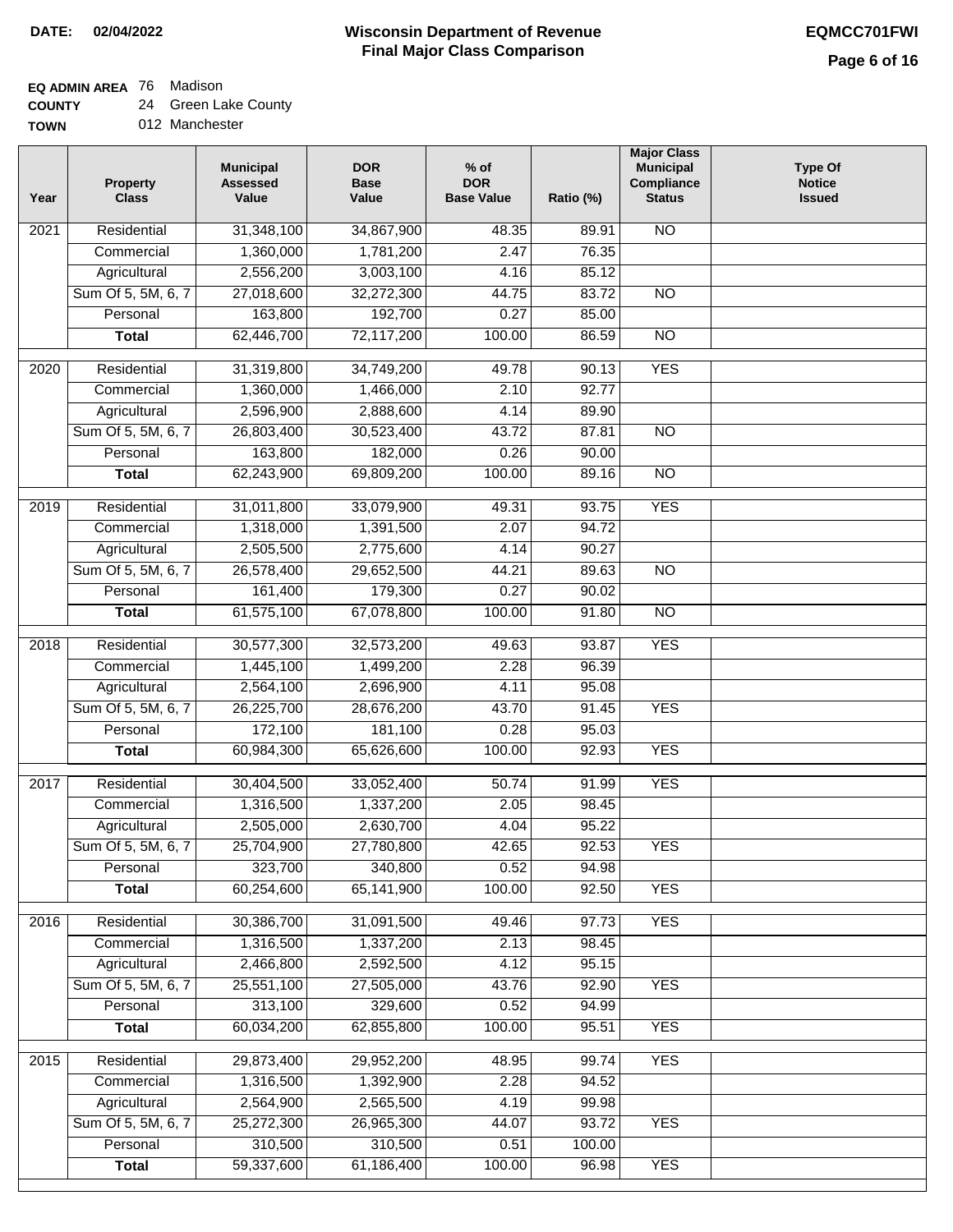٦

### **EQ ADMIN AREA** 76 Madison

| <b>COUNTY</b> |  | 24 Green Lake County |
|---------------|--|----------------------|
|---------------|--|----------------------|

| 014 Marquette |
|---------------|
|               |

| Year              | <b>Property</b><br><b>Class</b> | <b>Municipal</b><br><b>Assessed</b><br>Value | <b>DOR</b><br><b>Base</b><br>Value | $%$ of<br><b>DOR</b><br><b>Base Value</b> | Ratio (%) | <b>Major Class</b><br><b>Municipal</b><br>Compliance<br><b>Status</b> | <b>Type Of</b><br><b>Notice</b><br><b>Issued</b> |
|-------------------|---------------------------------|----------------------------------------------|------------------------------------|-------------------------------------------|-----------|-----------------------------------------------------------------------|--------------------------------------------------|
| 2021              | Residential                     | 69,801,500                                   | 70,227,000                         | 73.22                                     | 99.39     | <b>YES</b>                                                            |                                                  |
|                   | Commercial                      | 2,028,100                                    | 2,110,500                          | 2.20                                      | 96.10     |                                                                       |                                                  |
|                   | Agricultural                    | 1,162,500                                    | 1,161,500                          | 1.21                                      | 100.09    |                                                                       |                                                  |
|                   | Sum Of 5, 5M, 6, 7              | 21,653,000                                   | 22,216,100                         | 23.16                                     | 97.47     | <b>YES</b>                                                            |                                                  |
|                   | Personal                        | 193,520                                      | 193,500                            | 0.20                                      | 100.01    |                                                                       |                                                  |
|                   | <b>Total</b>                    | 94,838,620                                   | 95,908,600                         | 100.00                                    | 98.88     | <b>YES</b>                                                            |                                                  |
| $\overline{2020}$ | Residential                     | 56,910,000                                   | 58,352,700                         | 71.49                                     | 97.53     | <b>YES</b>                                                            |                                                  |
|                   | Commercial                      | 1,360,600                                    | 1,342,800                          | 1.65                                      | 101.33    |                                                                       |                                                  |
|                   | Agricultural                    | 1,038,200                                    | 1,032,900                          | 1.27                                      | 100.51    |                                                                       |                                                  |
|                   | Sum Of 5, 5M, 6, 7              | 17,749,400                                   | 20,718,600                         | 25.38                                     | 85.67     | <b>NO</b>                                                             |                                                  |
|                   | Personal                        | 175,790                                      | 176,600                            | 0.22                                      | 99.54     |                                                                       |                                                  |
|                   | <b>Total</b>                    | 77,233,990                                   | 81,623,600                         | 100.00                                    | 94.62     | <b>NO</b>                                                             |                                                  |
|                   |                                 |                                              |                                    |                                           |           |                                                                       |                                                  |
| $\frac{1}{2019}$  | Residential                     | 56,312,300                                   | 54,488,000                         | 70.61                                     | 103.35    | <b>YES</b>                                                            |                                                  |
|                   | Commercial                      | 1,363,100                                    | 1,319,400                          | 1.71                                      | 103.31    |                                                                       |                                                  |
|                   | Agricultural                    | 973,500                                      | 998,400                            | 1.29                                      | 97.51     |                                                                       |                                                  |
|                   | Sum Of 5, 5M, 6, 7              | 17,827,300                                   | 20,172,700                         | 26.14                                     | 88.37     | $\overline{NO}$                                                       |                                                  |
|                   | Personal                        | 186,090                                      | 186,900                            | 0.24                                      | 99.57     |                                                                       |                                                  |
|                   | <b>Total</b>                    | 76,662,290                                   | 77,165,400                         | 100.00                                    | 99.35     | $\overline{NO}$                                                       |                                                  |
| 2018              | Residential                     | 55,805,200                                   | 55,039,000                         | 71.12                                     | 101.39    | <b>YES</b>                                                            |                                                  |
|                   | Commercial                      | 1,325,200                                    | 1,300,600                          | 1.68                                      | 101.89    |                                                                       |                                                  |
|                   | Agricultural                    | 976,400                                      | 972,500                            | 1.26                                      | 100.40    |                                                                       |                                                  |
|                   | Sum Of 5, 5M, 6, 7              | 17,883,400                                   | 19,863,500                         | 25.67                                     | 90.03     | <b>YES</b>                                                            |                                                  |
|                   | Personal                        | 212,510                                      | 213,500                            | 0.28                                      | 99.54     |                                                                       |                                                  |
|                   | <b>Total</b>                    | 76,202,710                                   | 77,389,100                         | 100.00                                    | 98.47     | <b>YES</b>                                                            |                                                  |
| 2017              | Residential                     | 55,416,400                                   | 55,683,000                         | 72.06                                     | 99.52     | <b>YES</b>                                                            |                                                  |
|                   | Commercial                      | 1,308,000                                    | 1,258,000                          | 1.63                                      | 103.97    |                                                                       |                                                  |
|                   | Agricultural                    | 948,800                                      | 945,100                            | 1.22                                      | 100.39    |                                                                       |                                                  |
|                   | Sum Of 5, 5M, 6, 7              | 17,744,500                                   | 19,212,500                         | 24.86                                     | 92.36     | <b>YES</b>                                                            |                                                  |
|                   | Personal                        | 171,530                                      | 172,300                            | 0.22                                      | 99.55     |                                                                       |                                                  |
|                   | <b>Total</b>                    | 75,589,230                                   | 77,270,900                         | 100.00                                    | 97.82     | <b>YES</b>                                                            |                                                  |
| 2016              | Residential                     | 55,173,500                                   | 59,370,700                         | 74.67                                     | 92.93     | <b>YES</b>                                                            |                                                  |
|                   | Commercial                      | 1,284,100                                    | 1,234,000                          | 1.55                                      | 104.06    |                                                                       |                                                  |
|                   | Agricultural                    | 937,700                                      | 934,200                            | 1.17                                      | 100.37    |                                                                       |                                                  |
|                   | Sum Of 5, 5M, 6, 7              | 17,683,800                                   | 17,778,300                         | 22.36                                     | 99.47     | <b>YES</b>                                                            |                                                  |
|                   | Personal                        | 186,880                                      | 196,700                            | 0.25                                      | 95.01     |                                                                       |                                                  |
|                   | <b>Total</b>                    | 75,265,980                                   | 79,513,900                         | 100.00                                    | 94.66     | <b>YES</b>                                                            |                                                  |
|                   |                                 |                                              |                                    |                                           |           |                                                                       |                                                  |
| 2015              | Residential                     | 54,781,000                                   | 57,837,500                         | 73.98                                     | 94.72     | <b>YES</b>                                                            |                                                  |
|                   | Commercial                      | 1,279,900                                    | 1,280,700                          | 1.64                                      | 99.94     |                                                                       |                                                  |
|                   | Agricultural                    | 924,200                                      | 923,000                            | 1.18                                      | 100.13    |                                                                       |                                                  |
|                   | Sum Of 5, 5M, 6, 7              | 17,509,900                                   | 17,911,400                         | 22.91                                     | 97.76     | <b>YES</b>                                                            |                                                  |
|                   | Personal                        | 228,440                                      | 229,500                            | 0.29                                      | 99.54     |                                                                       |                                                  |
|                   | <b>Total</b>                    | 74,723,440                                   | 78,182,100                         | 100.00                                    | 95.58     | <b>YES</b>                                                            |                                                  |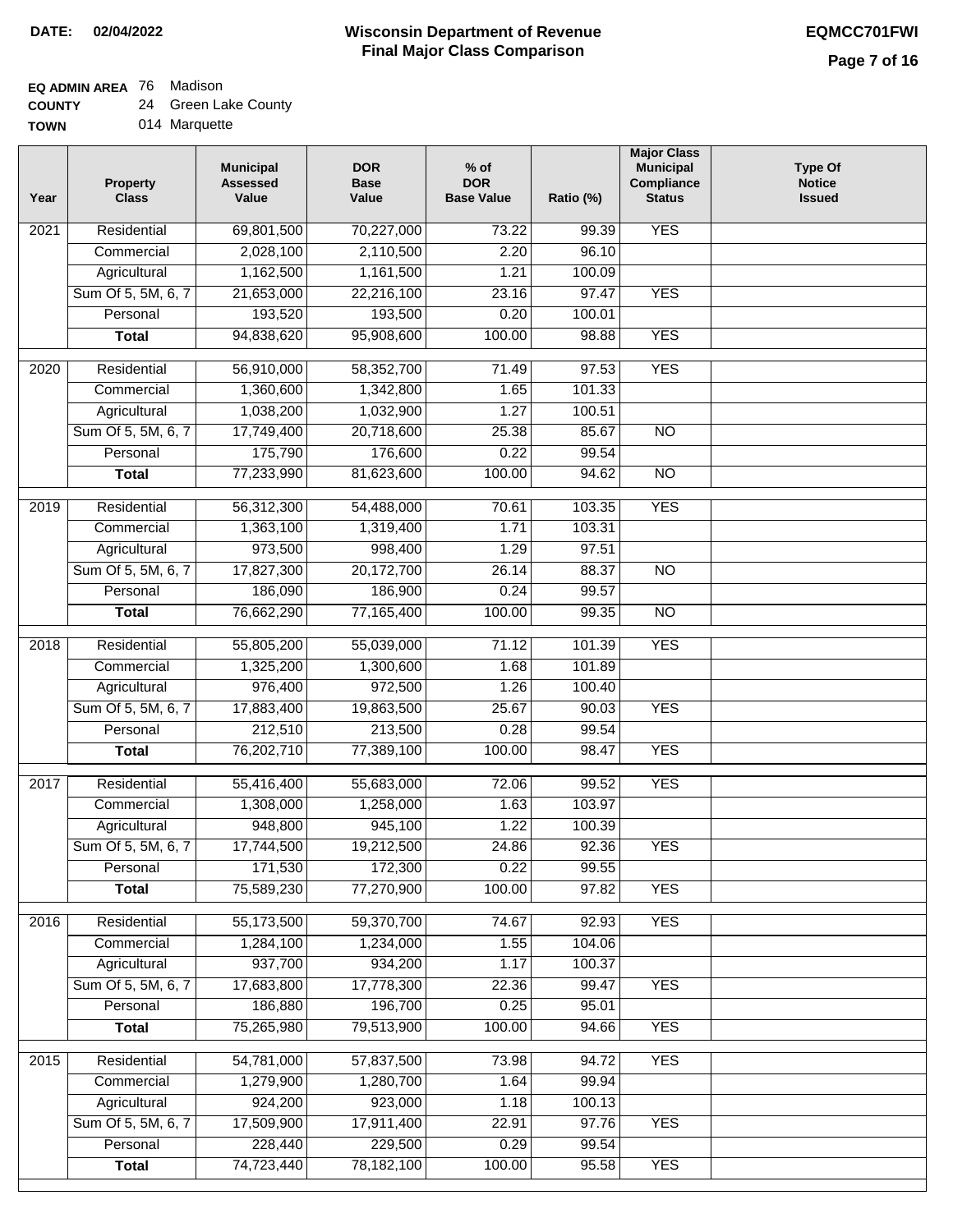## **EQ ADMIN AREA** 76 Madison

| <b>COUNTY</b> |  | 24 Green Lake County |
|---------------|--|----------------------|
|---------------|--|----------------------|

**TOWN** 016 Princeton

| Year | <b>Property</b><br><b>Class</b> | <b>Municipal</b><br><b>Assessed</b><br>Value | <b>DOR</b><br><b>Base</b><br>Value | $%$ of<br><b>DOR</b><br><b>Base Value</b> | Ratio (%) | <b>Major Class</b><br><b>Municipal</b><br>Compliance<br><b>Status</b> | <b>Type Of</b><br><b>Notice</b><br><b>Issued</b> |
|------|---------------------------------|----------------------------------------------|------------------------------------|-------------------------------------------|-----------|-----------------------------------------------------------------------|--------------------------------------------------|
| 2021 | Residential                     | 294,203,400                                  | 317,878,900                        | 90.88                                     | 92.55     | <b>YES</b>                                                            |                                                  |
|      | Commercial                      | 5,874,300                                    | 7,318,400                          | 2.09                                      | 80.27     |                                                                       |                                                  |
|      | Agricultural                    | 1,357,900                                    | 1,508,100                          | 0.43                                      | 90.04     |                                                                       |                                                  |
|      | Sum Of 5, 5M, 6, 7              | 21,042,100                                   | 22,279,100                         | 6.37                                      | 94.45     |                                                                       |                                                  |
|      | Personal                        | 714,100                                      | 793,400                            | 0.23                                      | 90.01     |                                                                       |                                                  |
|      | <b>Total</b>                    | 323,191,800                                  | 349,777,900                        | 100.00                                    | 92.40     | <b>YES</b>                                                            |                                                  |
| 2020 | Residential                     | 292,395,900                                  | 312,598,200                        | 90.89                                     | 93.54     | <b>YES</b>                                                            |                                                  |
|      | Commercial                      | 5,874,300                                    | 5,962,000                          | 1.73                                      | 98.53     |                                                                       |                                                  |
|      | Agricultural                    | 1,384,600                                    | 1,452,800                          | 0.42                                      | 95.31     |                                                                       |                                                  |
|      | Sum Of 5, 5M, 6, 7              | 20,783,700                                   | 23,008,200                         | 6.69                                      | 90.33     |                                                                       |                                                  |
|      | Personal                        | 878,400                                      | 924,700                            | 0.27                                      | 94.99     |                                                                       |                                                  |
|      | <b>Total</b>                    | 321,316,900                                  | 343,945,900                        | 100.00                                    | 93.42     | <b>YES</b>                                                            |                                                  |
|      |                                 |                                              |                                    |                                           |           |                                                                       |                                                  |
| 2019 | Residential                     | 292,036,600                                  | 294,555,800                        | 90.51                                     | 99.14     | <b>YES</b>                                                            |                                                  |
|      | Commercial                      | 6,008,800                                    | 6,076,300                          | 1.87                                      | 98.89     |                                                                       |                                                  |
|      | Agricultural                    | 1,369,900                                    | 1,395,700                          | 0.43                                      | 98.15     |                                                                       |                                                  |
|      | Sum Of 5, 5M, 6, 7              | 20,644,900                                   | 22,488,000                         | 6.91                                      | 91.80     |                                                                       |                                                  |
|      | Personal                        | 892,300                                      | 910,500                            | 0.28                                      | 98.00     |                                                                       |                                                  |
|      | <b>Total</b>                    | 320,952,500                                  | 325,426,300                        | 100.00                                    | 98.63     | <b>YES</b>                                                            |                                                  |
| 2018 | Residential                     | 290,473,400                                  | 281,714,800                        | 90.34                                     | 103.11    | <b>YES</b>                                                            |                                                  |
|      | Commercial                      | 6,130,100                                    | 6,136,300                          | 1.97                                      | 99.90     |                                                                       |                                                  |
|      | Agricultural                    | 1,385,400                                    | 1,356,600                          | 0.44                                      | 102.12    |                                                                       |                                                  |
|      | Sum Of 5, 5M, 6, 7              | 20,488,700                                   | 21,670,600                         | 6.95                                      | 94.55     |                                                                       |                                                  |
|      | Personal                        | 966,600                                      | 947,600                            | 0.30                                      | 102.01    |                                                                       |                                                  |
|      | <b>Total</b>                    | 319,444,200                                  | 311,825,900                        | 100.00                                    | 102.44    | <b>YES</b>                                                            |                                                  |
| 2017 | Residential                     | 287,982,300                                  | 276, 151, 800                      | 88.12                                     | 104.28    | <b>YES</b>                                                            |                                                  |
|      | Commercial                      | 5,920,100                                    | 5,705,200                          | 1.82                                      | 103.77    |                                                                       |                                                  |
|      | Agricultural                    | 1,383,900                                    | 1,328,400                          | 0.42                                      | 104.18    |                                                                       |                                                  |
|      | Sum Of 5, 5M, 6, 7              | 20,747,100                                   | 21,003,500                         | 6.70                                      | 98.78     |                                                                       |                                                  |
|      | Personal                        | 9,548,100                                    | 9,180,900                          | 2.93                                      | 104.00    |                                                                       |                                                  |
|      | <b>Total</b>                    | 325,581,500                                  | 313,369,800                        | 100.00                                    | 103.90    | <b>YES</b>                                                            |                                                  |
|      |                                 |                                              |                                    |                                           |           |                                                                       |                                                  |
| 2016 | Residential                     | 287,515,800                                  | 277,379,300                        | 88.58                                     | 103.65    | <b>YES</b>                                                            |                                                  |
|      | Commercial                      | 5,905,800                                    | 5,566,500                          | 1.78                                      | 106.10    |                                                                       |                                                  |
|      | Agricultural                    | 1,395,300                                    | 1,303,300                          | 0.42                                      | 107.06    |                                                                       |                                                  |
|      | Sum Of 5, 5M, 6, 7              | 20,577,800                                   | 20,011,200                         | 6.39                                      | 102.83    |                                                                       |                                                  |
|      | Personal                        | 9,490,600                                    | 8,869,700                          | 2.83                                      | 107.00    |                                                                       |                                                  |
|      | <b>Total</b>                    | 324,885,300                                  | 313,130,000                        | 100.00                                    | 103.75    | <b>YES</b>                                                            |                                                  |
| 2015 | Residential                     | 288,093,100                                  | 272,671,700                        | 89.56                                     | 105.66    | <b>YES</b>                                                            |                                                  |
|      | Commercial                      | 5,829,700                                    | 5,724,400                          | 1.88                                      | 101.84    |                                                                       |                                                  |
|      | Agricultural                    | 1,340,400                                    | 1,277,300                          | 0.42                                      | 104.94    |                                                                       |                                                  |
|      | Sum Of 5, 5M, 6, 7              | 20,672,300                                   | 20,278,200                         | 6.66                                      | 101.94    | <b>YES</b>                                                            |                                                  |
|      | Personal                        | 4,719,400                                    | 4,494,600                          | 1.48                                      | 105.00    |                                                                       |                                                  |
|      | <b>Total</b>                    | 320,654,900                                  | 304,446,200                        | 100.00                                    | 105.32    | <b>YES</b>                                                            |                                                  |
|      |                                 |                                              |                                    |                                           |           |                                                                       |                                                  |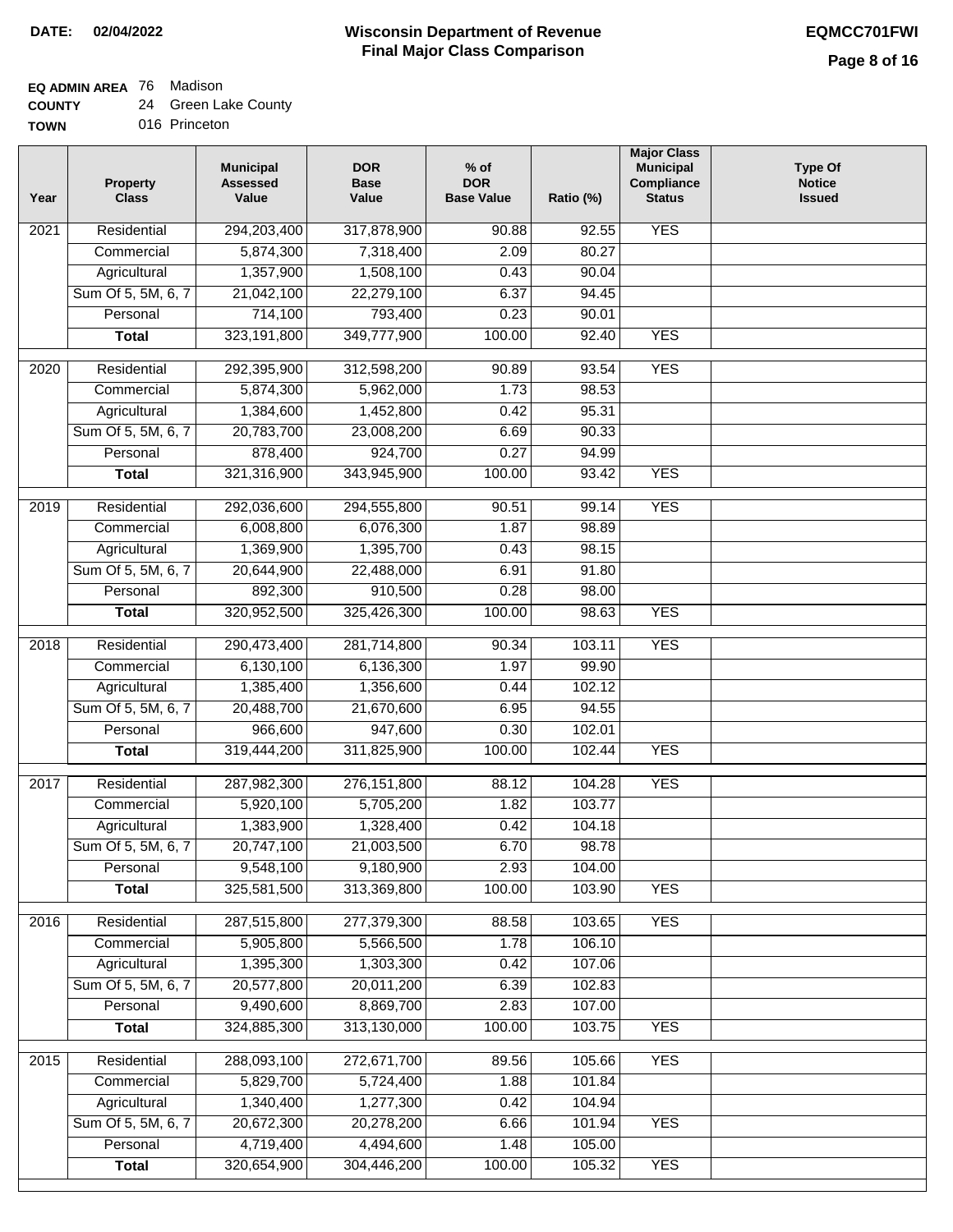**EQ ADMIN AREA** 76 Madison

**COUNTY** 24 Green Lake County

| ------      |                 |  |
|-------------|-----------------|--|
| <b>TOWN</b> | 018 Saint Marie |  |

| Year | <b>Property</b><br><b>Class</b> | <b>Municipal</b><br><b>Assessed</b><br>Value | <b>DOR</b><br><b>Base</b><br>Value | $%$ of<br><b>DOR</b><br><b>Base Value</b> | Ratio (%) | <b>Major Class</b><br><b>Municipal</b><br>Compliance<br><b>Status</b> | <b>Type Of</b><br><b>Notice</b><br><b>Issued</b> |
|------|---------------------------------|----------------------------------------------|------------------------------------|-------------------------------------------|-----------|-----------------------------------------------------------------------|--------------------------------------------------|
| 2021 | Residential                     | 19,809,000                                   | 27,281,800                         | 56.35                                     | 72.61     | <b>NO</b>                                                             |                                                  |
|      | Commercial                      | 185,600                                      | 259,700                            | 0.54                                      | 71.47     |                                                                       |                                                  |
|      | Agricultural                    | 790,200                                      | 931,000                            | 1.92                                      | 84.88     |                                                                       |                                                  |
|      | Sum Of 5, 5M, 6, 7              | 15,881,800                                   | 19,432,700                         | 40.14                                     | 81.73     | $\overline{NO}$                                                       |                                                  |
|      | Personal                        | 434,700                                      | 511,400                            | 1.06                                      | 85.00     |                                                                       |                                                  |
|      | <b>Total</b>                    | 37,101,300                                   | 48,416,600                         | 100.00                                    | 76.63     | $\overline{NO}$                                                       |                                                  |
| 2020 | Residential                     | 19,315,600                                   | 20,592,000                         | 50.76                                     | 93.80     | <b>YES</b>                                                            |                                                  |
|      | Commercial                      | 183,600                                      | 280,700                            | 0.69                                      | 65.41     |                                                                       |                                                  |
|      | Agricultural                    | 807,000                                      | 896,600                            | 2.21                                      | 90.01     |                                                                       |                                                  |
|      | Sum Of 5, 5M, 6, 7              | 15,981,600                                   | 18,318,400                         | 45.16                                     | 87.24     | <b>NO</b>                                                             |                                                  |
|      | Personal                        | 429,600                                      | 477,300                            | 1.18                                      | 90.01     |                                                                       |                                                  |
|      | <b>Total</b>                    | 36,717,400                                   | 40,565,000                         | 100.00                                    | 90.51     | <b>NO</b>                                                             |                                                  |
|      |                                 |                                              |                                    |                                           |           |                                                                       |                                                  |
| 2019 | Residential                     | 18,515,600                                   | 18,765,000                         | 48.70                                     | 98.67     | <b>YES</b>                                                            |                                                  |
|      | Commercial                      | 183,600                                      | 275,200                            | 0.71                                      | 66.72     |                                                                       |                                                  |
|      | Agricultural                    | 817,300                                      | 860,300                            | 2.23                                      | 95.00     |                                                                       |                                                  |
|      | Sum Of 5, 5M, 6, 7              | 16,172,100                                   | 18,172,200                         | 47.16                                     | 88.99     | $\overline{NO}$                                                       |                                                  |
|      | Personal                        | 437,500                                      | 460,500                            | 1.20                                      | 95.01     |                                                                       |                                                  |
|      | <b>Total</b>                    | 36,126,100                                   | 38,533,200                         | 100.00                                    | 93.75     | $\overline{NO}$                                                       |                                                  |
| 2018 | Residential                     | 18,236,400                                   | 17,757,100                         | 48.44                                     | 102.70    | <b>YES</b>                                                            |                                                  |
|      | Commercial                      | 121,300                                      | 205,600                            | 0.56                                      | 59.00     |                                                                       |                                                  |
|      | Agricultural                    | 793,200                                      | 835,700                            | 2.28                                      | 94.91     |                                                                       |                                                  |
|      | Sum Of 5, 5M, 6, 7              | 16,196,500                                   | 17,395,100                         | 47.46                                     | 93.11     | <b>YES</b>                                                            |                                                  |
|      | Personal                        | 439,100                                      | 462,200                            | 1.26                                      | 95.00     |                                                                       |                                                  |
|      | <b>Total</b>                    | 35,786,500                                   | 36,655,700                         | 100.00                                    | 97.63     | <b>YES</b>                                                            |                                                  |
| 2017 | Residential                     | 18,046,800                                   | 17,382,700                         | 48.78                                     | 103.82    | <b>YES</b>                                                            |                                                  |
|      | Commercial                      | 121,300                                      | 201,600                            | 0.57                                      | 60.17     |                                                                       |                                                  |
|      | Agricultural                    | 775,700                                      | 816,300                            | 2.29                                      | 95.03     |                                                                       |                                                  |
|      | Sum Of 5, 5M, 6, 7              | 16,123,200                                   | 16,649,300                         | 46.72                                     | 96.84     | <b>YES</b>                                                            |                                                  |
|      | Personal                        | 554,900                                      | 584,100                            | 1.64                                      | 95.00     |                                                                       |                                                  |
|      | <b>Total</b>                    | 35,621,900                                   | 35,634,000                         | 100.00                                    | 99.97     | <b>YES</b>                                                            |                                                  |
| 2016 | Residential                     | 17,885,500                                   | 17,030,900                         | 48.28                                     | 105.02    | <b>YES</b>                                                            |                                                  |
|      | Commercial                      | 121,300                                      | 201,600                            | 0.57                                      | 60.17     |                                                                       |                                                  |
|      | Agricultural                    | 764,300                                      | 803,000                            | 2.28                                      | 95.18     |                                                                       |                                                  |
|      | Sum Of 5, 5M, 6, 7              | 16,166,500                                   | 16,534,200                         | 46.87                                     | 97.78     | <b>YES</b>                                                            |                                                  |
|      | Personal                        | 672,100                                      | 707,500                            | 2.01                                      | 95.00     |                                                                       |                                                  |
|      | <b>Total</b>                    | 35,609,700                                   | 35,277,200                         | 100.00                                    | 100.94    | <b>YES</b>                                                            |                                                  |
| 2015 | Residential                     | 17,708,000                                   | 16,513,500                         | 46.12                                     | 107.23    | <b>YES</b>                                                            |                                                  |
|      | Commercial                      | 121,300                                      | 210,000                            | 0.59                                      | 57.76     |                                                                       |                                                  |
|      | Agricultural                    | 805,000                                      | 806,000                            | 2.25                                      | 99.88     |                                                                       |                                                  |
|      | Sum Of 5, 5M, 6, 7              | 15,935,600                                   | 17,527,100                         | 48.95                                     | 90.92     | <b>YES</b>                                                            |                                                  |
|      | Personal                        | 746,500                                      | 746,500                            | 2.09                                      | 100.00    |                                                                       |                                                  |
|      | <b>Total</b>                    | 35,316,400                                   | 35,803,100                         | 100.00                                    | 98.64     | <b>YES</b>                                                            |                                                  |
|      |                                 |                                              |                                    |                                           |           |                                                                       |                                                  |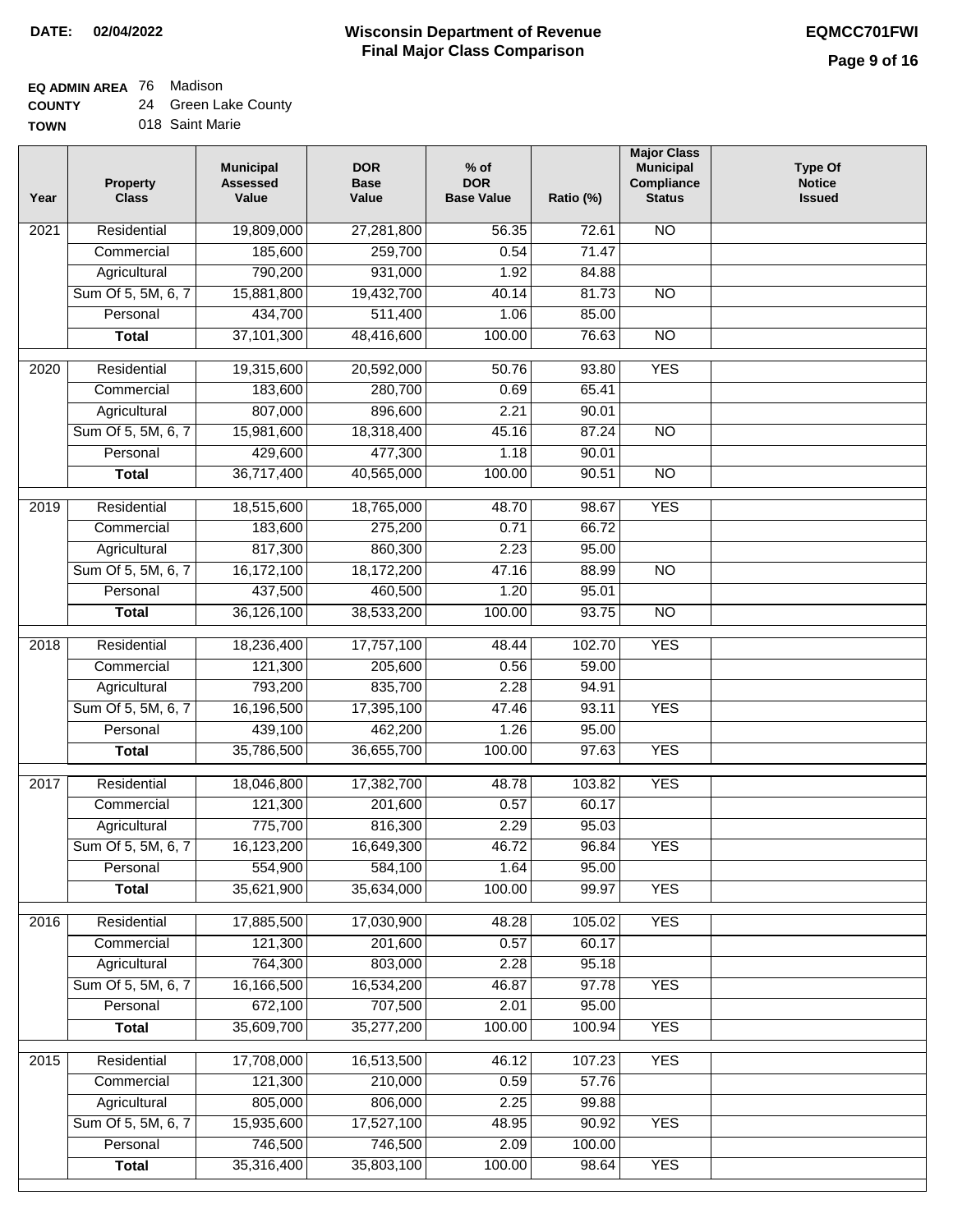# **EQ ADMIN AREA** 76 Madison

| <b>COUNTY</b> |  | 24 Green Lake County |
|---------------|--|----------------------|
|---------------|--|----------------------|

**TOWN** 020 Seneca

| Year              | <b>Property</b><br><b>Class</b> | <b>Municipal</b><br><b>Assessed</b><br>Value | <b>DOR</b><br><b>Base</b><br>Value | $%$ of<br><b>DOR</b><br><b>Base Value</b> | Ratio (%) | <b>Major Class</b><br><b>Municipal</b><br>Compliance<br><b>Status</b> | <b>Type Of</b><br><b>Notice</b><br><b>Issued</b> |
|-------------------|---------------------------------|----------------------------------------------|------------------------------------|-------------------------------------------|-----------|-----------------------------------------------------------------------|--------------------------------------------------|
| 2021              | Residential                     | 18,930,600                                   | 24,034,700                         | 57.61                                     | 78.76     | N <sub>O</sub>                                                        |                                                  |
|                   | Commercial                      | 1,074,100                                    | 1,238,600                          | 2.97                                      | 86.72     |                                                                       |                                                  |
|                   | Agricultural                    | 982,300                                      | 981,800                            | 2.35                                      | 100.05    |                                                                       |                                                  |
|                   | Sum Of 5, 5M, 6, 7              | 13,036,500                                   | 15,270,100                         | 36.60                                     | 85.37     | $\overline{NO}$                                                       |                                                  |
|                   | Personal                        | 197,671                                      | 197,600                            | 0.47                                      | 100.04    |                                                                       |                                                  |
|                   | <b>Total</b>                    | 34,221,171                                   | 41,722,800                         | 100.00                                    | 82.02     | $\overline{NO}$                                                       | 1st Notice of Non-Compliance                     |
| 2020              | Residential                     | 18,744,500                                   | 19,280,500                         | 52.20                                     | 97.22     | <b>YES</b>                                                            |                                                  |
|                   | Commercial                      | 1,074,100                                    | 1,115,700                          | 3.02                                      | 96.27     |                                                                       |                                                  |
|                   | Agricultural                    | 946,000                                      | 945,300                            | 2.56                                      | 100.07    |                                                                       |                                                  |
|                   | Sum Of 5, 5M, 6, 7              | 13,045,300                                   | 15,350,500                         | 41.56                                     | 84.98     | $\overline{NO}$                                                       |                                                  |
|                   | Personal                        | 242,937                                      | 243,000                            | 0.66                                      | 99.97     |                                                                       |                                                  |
|                   | <b>Total</b>                    | 34,052,837                                   | 36,935,000                         | 100.00                                    | 92.20     | $\overline{NO}$                                                       |                                                  |
|                   |                                 |                                              |                                    |                                           |           |                                                                       |                                                  |
| 2019              | Residential                     | 18,735,100                                   | 18,524,200                         | 51.51                                     | 101.14    | <b>YES</b>                                                            |                                                  |
|                   | Commercial                      | 1,074,100                                    | 1,093,800                          | 3.04                                      | 98.20     |                                                                       |                                                  |
|                   | Agricultural                    | 881,700                                      | 908,000                            | 2.52                                      | 97.10     |                                                                       |                                                  |
|                   | Sum Of 5, 5M, 6, 7              | 12,969,000                                   | 15,164,500                         | 42.17                                     | 85.52     | $\overline{NO}$                                                       |                                                  |
|                   | Personal                        | 272,368                                      | 272,400                            | 0.76                                      | 99.99     |                                                                       |                                                  |
|                   | <b>Total</b>                    | 33,932,268                                   | 35,962,900                         | 100.00                                    | 94.35     | $\overline{NO}$                                                       |                                                  |
| $\overline{2018}$ | Residential                     | 18,508,700                                   | 17,590,300                         | 51.64                                     | 105.22    | <b>YES</b>                                                            |                                                  |
|                   | Commercial                      | 1,074,100                                    | 1,072,400                          | 3.15                                      | 100.16    |                                                                       |                                                  |
|                   | Agricultural                    | 881,800                                      | 882,100                            | 2.59                                      | 99.97     |                                                                       |                                                  |
|                   | Sum Of 5, 5M, 6, 7              | 12,731,700                                   | 14,283,000                         | 41.93                                     | 89.14     | $\overline{10}$                                                       |                                                  |
|                   | Personal                        | 238,757                                      | 238,800                            | 0.70                                      | 99.98     |                                                                       |                                                  |
|                   | <b>Total</b>                    | 33,435,057                                   | 34,066,600                         | 100.00                                    | 98.15     | <b>NO</b>                                                             |                                                  |
| 2017              | Residential                     | 18,512,016                                   | 17,398,700                         | 51.97                                     | 106.40    | <b>YES</b>                                                            |                                                  |
|                   | Commercial                      | 768,620                                      | 767,200                            | 2.29                                      | 100.19    |                                                                       |                                                  |
|                   | Agricultural                    | 806,500                                      | 827,100                            | 2.47                                      | 97.51     |                                                                       |                                                  |
|                   | Sum Of 5, 5M, 6, 7              | 12,623,800                                   | 13,693,500                         | 40.91                                     | 92.19     | <b>YES</b>                                                            |                                                  |
|                   | Personal                        | 797,589                                      | 789,100                            | 2.36                                      | 101.08    |                                                                       |                                                  |
|                   | <b>Total</b>                    | 33,508,525                                   | 33,475,600                         | 100.00                                    | 100.10    | <b>YES</b>                                                            |                                                  |
| 2016              | Residential                     | 18,473,516                                   | 17,188,100                         | 52.27                                     | 107.48    | <b>YES</b>                                                            |                                                  |
|                   | Commercial                      | 747,500                                      | 746,300                            | 2.27                                      | 100.16    |                                                                       |                                                  |
|                   | Agricultural                    | 806,600                                      | 814,100                            | 2.48                                      | 99.08     |                                                                       |                                                  |
|                   | Sum Of 5, 5M, 6, 7              | 12,419,500                                   | 13,339,000                         | 40.57                                     | 93.11     | <b>YES</b>                                                            |                                                  |
|                   | Personal                        | 786,875                                      | 794,000                            | 2.41                                      | 99.10     |                                                                       |                                                  |
|                   | <b>Total</b>                    | 33,233,991                                   | 32,881,500                         | 100.00                                    | 101.07    | <b>YES</b>                                                            |                                                  |
|                   |                                 |                                              |                                    |                                           |           |                                                                       |                                                  |
| 2015              | Residential                     | 17,976,316                                   | 16,846,900                         | 50.79                                     | 106.70    | <b>YES</b>                                                            |                                                  |
|                   | Commercial                      | 674,000                                      | 700,100                            | 2.11                                      | 96.27     |                                                                       |                                                  |
|                   | Agricultural                    | 805,500                                      | 804,200                            | 2.42                                      | 100.16    |                                                                       |                                                  |
|                   | Sum Of 5, 5M, 6, 7              | 12,560,050                                   | 13,951,500                         | 42.06                                     | 90.03     | <b>YES</b>                                                            |                                                  |
|                   | Personal                        | 858,137                                      | 866,900                            | 2.61                                      | 98.99     |                                                                       |                                                  |
|                   | <b>Total</b>                    | 32,874,003                                   | 33,169,600                         | 100.00                                    | 99.11     | <b>YES</b>                                                            |                                                  |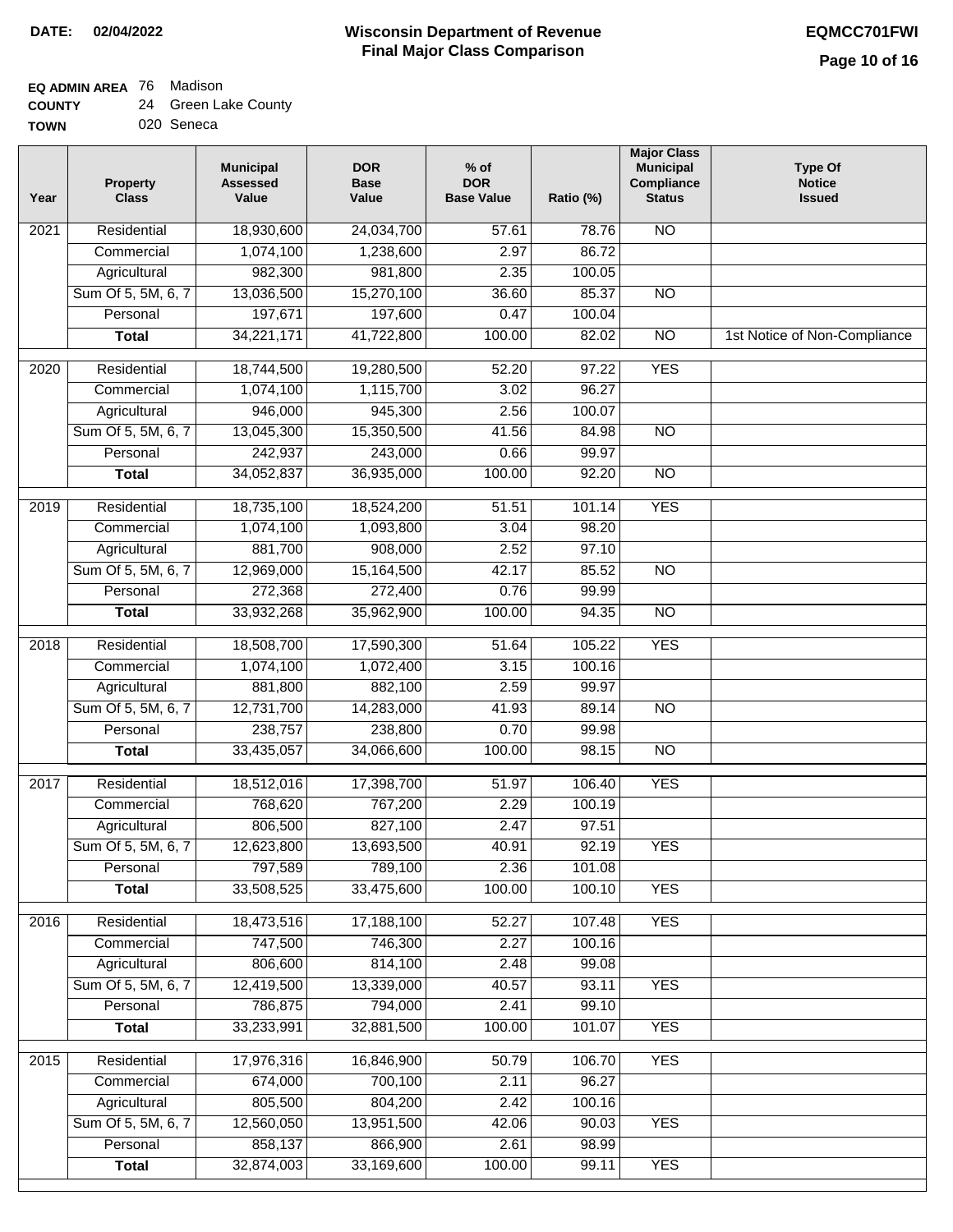٦

# **EQ ADMIN AREA** 76 Madison

| <b>COUNTY</b> |  | 24 Green Lake County |
|---------------|--|----------------------|
|---------------|--|----------------------|

| <b>VILLAGE</b> |  | 141 Kingston |
|----------------|--|--------------|
|----------------|--|--------------|

| Year | <b>Property</b><br><b>Class</b>    | <b>Municipal</b><br><b>Assessed</b><br>Value | <b>DOR</b><br><b>Base</b><br>Value | $%$ of<br><b>DOR</b><br><b>Base Value</b> | Ratio (%)       | <b>Major Class</b><br><b>Municipal</b><br>Compliance<br><b>Status</b> | <b>Type Of</b><br><b>Notice</b><br><b>Issued</b> |
|------|------------------------------------|----------------------------------------------|------------------------------------|-------------------------------------------|-----------------|-----------------------------------------------------------------------|--------------------------------------------------|
| 2021 | Residential                        | 13,667,900                                   | 16,705,000                         | 83.99                                     | 81.82           | $\overline{NO}$                                                       |                                                  |
|      | Commercial                         | 1,501,400                                    | 2,434,400                          | 12.24                                     | 61.67           | $\overline{NO}$                                                       |                                                  |
|      | Agricultural                       | 30,200                                       | 33,400                             | 0.17                                      | 90.42           |                                                                       |                                                  |
|      | Sum Of 5, 5M, 6, 7                 | 316,200                                      | 688,200                            | 3.46                                      | 45.95           |                                                                       |                                                  |
|      | Personal                           | 24,400                                       | 27,200                             | 0.14                                      | 89.71           |                                                                       |                                                  |
|      | <b>Total</b>                       | 15,540,100                                   | 19,888,200                         | 100.00                                    | 78.14           | $\overline{NO}$                                                       |                                                  |
| 2020 | Residential                        | 13,667,900                                   | 15,108,200                         | 86.76                                     | 90.47           | <b>YES</b>                                                            |                                                  |
|      | Commercial                         | 1,501,400                                    | 1,547,500                          | 8.89                                      | 97.02           |                                                                       |                                                  |
|      | Agricultural                       | 29,300                                       | 32,200                             | 0.18                                      | 90.99           |                                                                       |                                                  |
|      | Sum Of 5, 5M, 6, 7                 | 315,700                                      | 689,600                            | 3.96                                      | 45.78           |                                                                       |                                                  |
|      | Personal                           | 33,400                                       | 37,100                             | 0.21                                      | 90.03           |                                                                       |                                                  |
|      | <b>Total</b>                       | 15,547,700                                   | 17,414,600                         | 100.00                                    | 89.28           | <b>YES</b>                                                            |                                                  |
| 2019 | Residential                        | 13,488,100                                   | 14,198,500                         | 86.45                                     | 95.00           | <b>YES</b>                                                            |                                                  |
|      | Commercial                         | 1,501,400                                    | 1,517,100                          | 9.24                                      | 98.97           |                                                                       |                                                  |
|      | Agricultural                       | 29,100                                       | 32,000                             | 0.19                                      | 90.94           |                                                                       |                                                  |
|      | Sum Of 5, 5M, 6, 7                 | 313,000                                      | 639,400                            | 3.89                                      | 48.95           |                                                                       |                                                  |
|      | Personal                           | 32,500                                       | 36,100                             | 0.22                                      | 90.03           |                                                                       |                                                  |
|      | <b>Total</b>                       | 15,364,100                                   | 16,423,100                         | 100.00                                    | 93.55           | <b>YES</b>                                                            |                                                  |
|      |                                    |                                              |                                    |                                           |                 |                                                                       |                                                  |
| 2018 | Residential                        | 13,472,100                                   | 13,764,800                         | 86.37                                     | 97.87           | <b>YES</b>                                                            |                                                  |
|      | Commercial                         | 1,501,400                                    | 1,487,300                          | 9.33<br>0.19                              | 100.95<br>91.59 |                                                                       |                                                  |
|      | Agricultural<br>Sum Of 5, 5M, 6, 7 | 28,300<br>313,300                            | 30,900<br>624,300                  | 3.92                                      |                 |                                                                       |                                                  |
|      | Personal                           | 27,400                                       | 30,500                             | 0.19                                      | 50.18<br>89.84  |                                                                       |                                                  |
|      | <b>Total</b>                       | 15,342,500                                   | 15,937,800                         | 100.00                                    | 96.26           | <b>YES</b>                                                            |                                                  |
|      |                                    |                                              |                                    |                                           |                 |                                                                       |                                                  |
| 2017 | Residential                        | 13,273,100                                   | 13,287,800                         | 84.42                                     | 99.89           | <b>YES</b>                                                            |                                                  |
|      | Commercial                         | 1,523,400                                    | 1,459,100                          | 9.27                                      | 104.41          |                                                                       |                                                  |
|      | Agricultural                       | 27,000                                       | 29,900                             | 0.19                                      | 90.30           |                                                                       |                                                  |
|      | Sum Of 5, 5M, 6, 7                 | 308,200                                      | 570,100                            | 3.62                                      | 54.06           |                                                                       |                                                  |
|      | Personal                           | 354,100                                      | 393,500                            | 2.50                                      | 89.99           |                                                                       |                                                  |
|      | <b>Total</b>                       | 15,485,800                                   | 15,740,400                         | 100.00                                    | 98.38           | <b>YES</b>                                                            |                                                  |
| 2016 | Residential                        | 13,249,900                                   | 14,260,200                         | 85.30                                     | 92.92           | <b>YES</b>                                                            |                                                  |
|      | Commercial                         | 1,520,900                                    | 1,456,300                          | 8.71                                      | 104.44          |                                                                       |                                                  |
|      | Agricultural                       | 26,400                                       | 29,400                             | 0.18                                      | 89.80           |                                                                       |                                                  |
|      | Sum Of 5, 5M, 6, 7                 | 364,200                                      | 588,500                            | 3.52                                      | 61.89           |                                                                       |                                                  |
|      | Personal                           | 345,400                                      | 383,800                            | 2.30                                      | 89.99           |                                                                       |                                                  |
|      | <b>Total</b>                       | 15,506,800                                   | 16,718,200                         | 100.00                                    | 92.75           | <b>YES</b>                                                            |                                                  |
| 2015 | Residential                        | 13,221,200                                   | 13,949,400                         | 83.79                                     | 94.78           | <b>YES</b>                                                            |                                                  |
|      | Commercial                         | 1,520,900                                    | 1,517,000                          | 9.11                                      | 100.26          | <b>YES</b>                                                            |                                                  |
|      | Agricultural                       | 30,700                                       | 30,600                             | 0.18                                      | 100.33          |                                                                       |                                                  |
|      | Sum Of 5, 5M, 6, 7                 | 365,800                                      | 813,200                            | 4.88                                      | 44.98           |                                                                       |                                                  |
|      | Personal                           | 338,400                                      | 338,400                            | 2.03                                      | 100.00          |                                                                       |                                                  |
|      | <b>Total</b>                       | 15,477,000                                   | 16,648,600                         | 100.00                                    | 92.96           | <b>YES</b>                                                            |                                                  |
|      |                                    |                                              |                                    |                                           |                 |                                                                       |                                                  |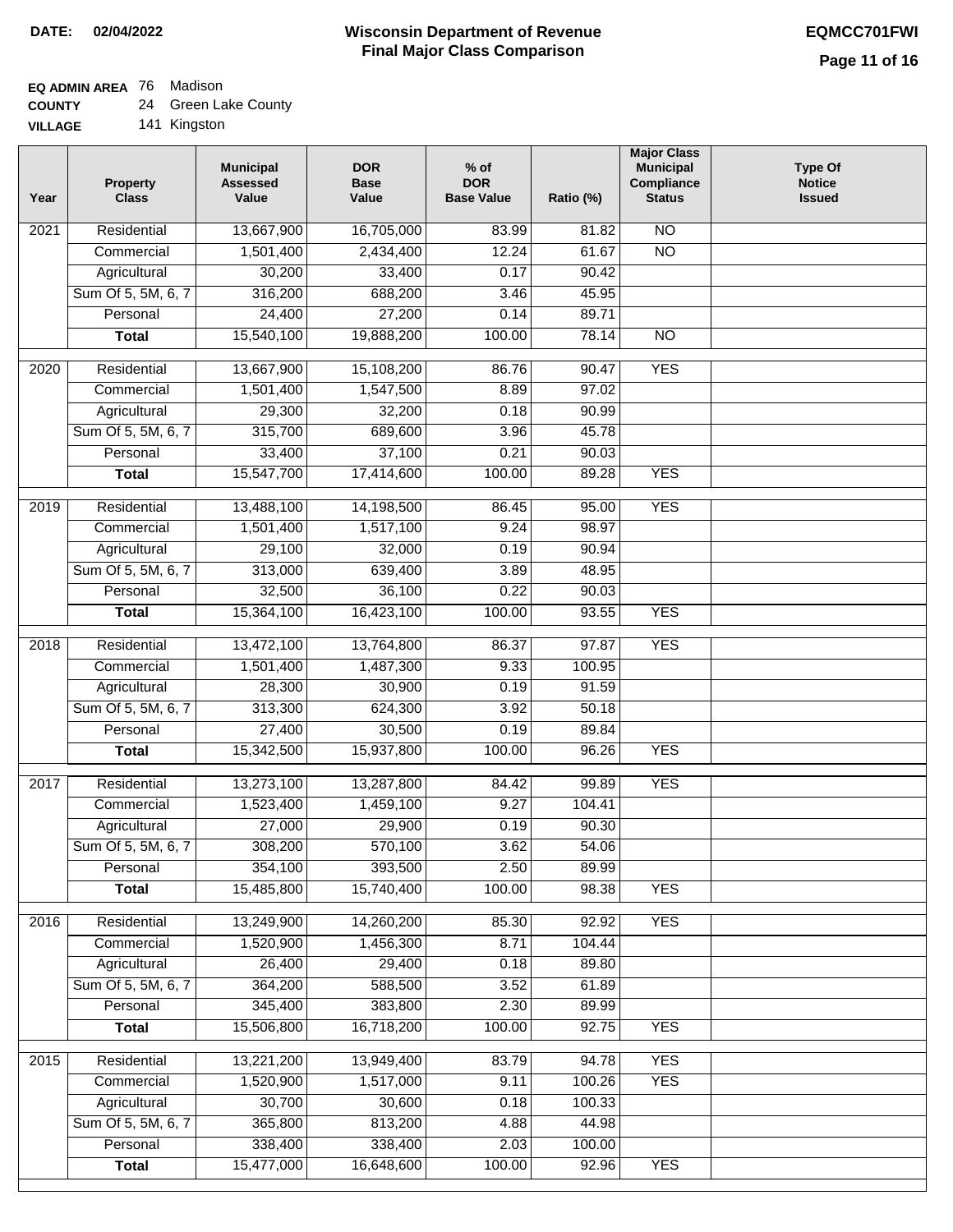$\Box$ 

#### **Wisconsin Department of Revenue Final Major Class Comparison DATE: 02/04/2022 EQMCC701FWI**

# **EQ ADMIN AREA** 76 Madison

| <b>COUNTY</b> |  | 24 Green Lake County |
|---------------|--|----------------------|
|---------------|--|----------------------|

| <b>VILLAGE</b> |  | 154 Marquette |
|----------------|--|---------------|
|----------------|--|---------------|

| Year | <b>Property</b><br><b>Class</b> | <b>Municipal</b><br><b>Assessed</b><br>Value | <b>DOR</b><br><b>Base</b><br>Value | $%$ of<br><b>DOR</b><br><b>Base Value</b> | Ratio (%)       | <b>Major Class</b><br><b>Municipal</b><br>Compliance<br><b>Status</b> | <b>Type Of</b><br><b>Notice</b><br><b>Issued</b> |
|------|---------------------------------|----------------------------------------------|------------------------------------|-------------------------------------------|-----------------|-----------------------------------------------------------------------|--------------------------------------------------|
| 2021 | Residential                     | 15,366,700                                   | 19,356,400                         | 90.37                                     | 79.39           | $\overline{NO}$                                                       |                                                  |
|      | Commercial                      | 1,405,500                                    | 2,018,800                          | 9.43                                      | 69.62           |                                                                       |                                                  |
|      | Agricultural                    | 5,200                                        | 5,900                              | 0.03                                      | 88.14           |                                                                       |                                                  |
|      | Sum Of 5, 5M, 6, 7              | 2,300                                        | 4,000                              | 0.02                                      | 57.50           |                                                                       |                                                  |
|      | Personal                        | 29,200                                       | 34,300                             | 0.16                                      | 85.13           |                                                                       |                                                  |
|      | <b>Total</b>                    | 16,808,900                                   | 21,419,400                         | 100.00                                    | 78.48           | $\overline{NO}$                                                       |                                                  |
| 2020 | Residential                     | 15,372,200                                   | 15,486,900                         | 90.51                                     | 99.26           | <b>YES</b>                                                            |                                                  |
|      | Commercial                      | 1,405,500                                    | 1,584,500                          | 9.26                                      | 88.70           |                                                                       |                                                  |
|      | Agricultural                    | 5,500                                        | 5,800                              | 0.03                                      | 94.83           |                                                                       |                                                  |
|      | Sum Of 5, 5M, 6, 7              | 2,300                                        | 3,800                              | 0.02                                      | 60.53           |                                                                       |                                                  |
|      | Personal                        | 29,700                                       | 29,700                             | 0.17                                      | 100.00          |                                                                       |                                                  |
|      | <b>Total</b>                    | 16,815,200                                   | 17,110,700                         | 100.00                                    | 98.27           | <b>YES</b>                                                            |                                                  |
|      |                                 |                                              |                                    |                                           |                 |                                                                       |                                                  |
| 2019 | Residential                     | 15,310,600                                   | 14,832,000                         | 90.29                                     | 103.23          | <b>YES</b>                                                            |                                                  |
|      | Commercial                      | 1,405,500                                    | 1,553,400                          | 9.46                                      | 90.48           |                                                                       |                                                  |
|      | Agricultural                    | 5,500                                        | 5,500                              | 0.03                                      | 100.00          |                                                                       |                                                  |
|      | Sum Of 5, 5M, 6, 7              | 2,300                                        | 3,600                              | 0.02                                      | 63.89           |                                                                       |                                                  |
|      | Personal                        | 32,600                                       | 32,600                             | 0.20                                      | 100.00          |                                                                       |                                                  |
|      | <b>Total</b>                    | 16,756,500                                   | 16,427,100                         | 100.00                                    | 102.01          | <b>YES</b>                                                            |                                                  |
| 2018 | Residential                     | 15,179,500                                   | 14,846,600                         | 90.46                                     | 102.24          | <b>YES</b>                                                            |                                                  |
|      | Commercial                      | 1,405,500                                    | 1,522,900                          | 9.28                                      | 92.29           |                                                                       |                                                  |
|      | Agricultural                    | 5,400                                        | 5,300                              | 0.03                                      | 101.89          |                                                                       |                                                  |
|      | Sum Of 5, 5M, 6, 7              | 2,300                                        | 3,600                              | 0.02                                      | 63.89           |                                                                       |                                                  |
|      | Personal                        | 33,700                                       | 33,700                             | 0.21                                      | 100.00          |                                                                       |                                                  |
|      | Total                           | 16,626,400                                   | 16,412,100                         | 100.00                                    | 101.31          | <b>YES</b>                                                            |                                                  |
| 2017 | Residential                     | 14,899,300                                   | 14,114,700                         | 90.13                                     | 105.56          | <b>YES</b>                                                            |                                                  |
|      | Commercial                      | 1,412,500                                    | 1,502,700                          | 9.60                                      | 94.00           |                                                                       |                                                  |
|      | Agricultural                    | 5,300                                        | 5,100                              | 0.03                                      | 103.92          |                                                                       |                                                  |
|      | Sum Of 5, 5M, 6, 7              | 2,300                                        | 5,100                              | 0.03                                      | 45.10           |                                                                       |                                                  |
|      | Personal                        | 32,100                                       | 32,100                             | 0.20                                      | 100.00          |                                                                       |                                                  |
|      | <b>Total</b>                    | 16,351,500                                   | 15,659,700                         | 100.00                                    | 104.42          | <b>YES</b>                                                            |                                                  |
| 2016 | Residential                     | 14,927,600                                   | 14,355,800                         | 89.09                                     | 103.98          | <b>YES</b>                                                            |                                                  |
|      | Commercial                      | 1,601,100                                    | 1,703,700                          | 10.57                                     | 93.98           | <b>YES</b>                                                            |                                                  |
|      | Agricultural                    | 6,200                                        | 6,400                              | 0.04                                      | 96.88           |                                                                       |                                                  |
|      | Sum Of 5, 5M, 6, 7              | 1,900                                        | 4,200                              | 0.03                                      | 45.24           |                                                                       |                                                  |
|      | Personal                        | 43,600                                       | 43,600                             | 0.27                                      | 100.00          |                                                                       |                                                  |
|      | <b>Total</b>                    | 16,580,400                                   | 16,113,700                         | 100.00                                    | 102.90          | <b>YES</b>                                                            |                                                  |
|      |                                 |                                              |                                    |                                           |                 | <b>YES</b>                                                            |                                                  |
| 2015 | Residential                     | 14,867,400<br>1,601,600                      | 13,879,500<br>1,776,700            | 88.37                                     | 107.12<br>90.14 | <b>YES</b>                                                            |                                                  |
|      | Commercial                      |                                              |                                    | 11.31                                     |                 |                                                                       |                                                  |
|      | Agricultural                    | 6,100                                        | 6,000                              | 0.04                                      | 101.67          |                                                                       |                                                  |
|      | Sum Of 5, 5M, 6, 7<br>Personal  | 1,900<br>39,700                              | 4,400<br>39,700                    | 0.03<br>0.25                              | 43.18<br>100.00 |                                                                       |                                                  |
|      | <b>Total</b>                    | 16,516,700                                   | 15,706,300                         | 100.00                                    | 105.16          | <b>YES</b>                                                            |                                                  |
|      |                                 |                                              |                                    |                                           |                 |                                                                       |                                                  |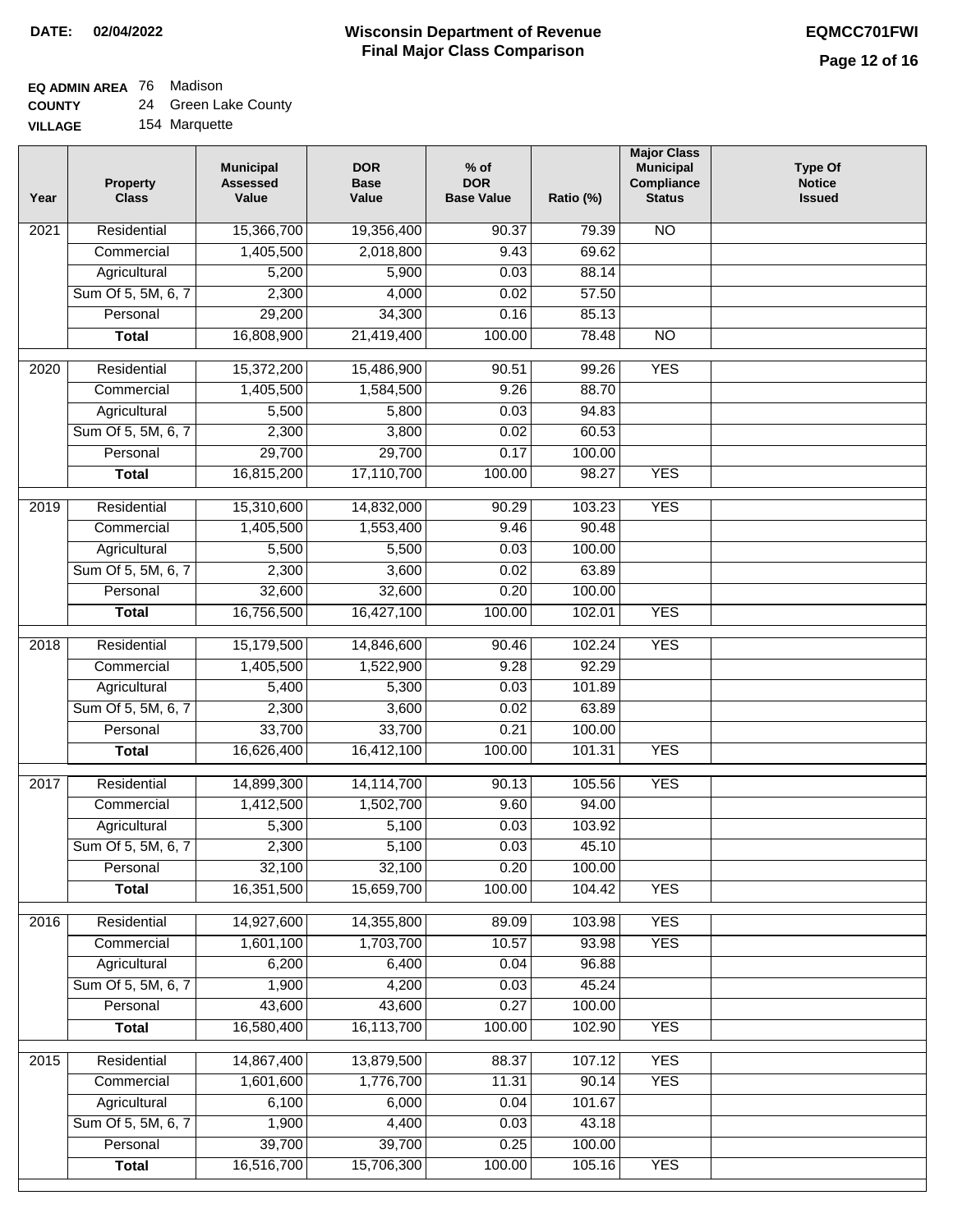| <b>EQ ADMIN AREA</b> 76 Madison |                                         | 81 Green Bay |
|---------------------------------|-----------------------------------------|--------------|
| <b>COUNTY</b>                   | 24 Green Lake County 69 Waushara County |              |
| <b>CITY</b>                     | 206 Berlin                              | 206 Berlin   |

| Year | <b>Property</b><br><b>Class</b> | <b>Municipal</b><br><b>Assessed</b><br>Value | <b>DOR</b><br><b>Base</b><br>Value | $%$ of<br><b>DOR</b><br><b>Base Value</b> | Ratio (%) | <b>Major Class</b><br><b>Municipal</b><br>Compliance<br><b>Status</b> | <b>Type Of</b><br><b>Notice</b><br><b>Issued</b> |
|------|---------------------------------|----------------------------------------------|------------------------------------|-------------------------------------------|-----------|-----------------------------------------------------------------------|--------------------------------------------------|
| 2021 | Residential                     | 171,736,400                                  | 225,589,100                        | 74.65                                     | 76.13     | $\overline{NO}$                                                       |                                                  |
|      | Commercial                      | 58,922,900                                   | 71,277,700                         | 23.59                                     | 82.67     | $\overline{NO}$                                                       |                                                  |
|      | Agricultural                    | 68,700                                       | 70,100                             | 0.02                                      | 98.00     |                                                                       |                                                  |
|      | Sum Of 5, 5M, 6, 7              | 487,100                                      | 1,194,300                          | 0.40                                      | 40.79     |                                                                       |                                                  |
|      | Personal                        | 3,967,240                                    | 4,048,200                          | 1.34                                      | 98.00     |                                                                       |                                                  |
|      | <b>Total</b>                    | 235, 182, 340                                | 302,179,400                        | 100.00                                    | 77.83     | $\overline{NO}$                                                       |                                                  |
| 2020 | Residential                     | 170,357,900                                  | 203,867,900                        | 72.37                                     | 83.56     | $\overline{NO}$                                                       |                                                  |
|      | Commercial                      | 58,572,400                                   | 72,348,700                         | 25.68                                     | 80.96     | $\overline{NO}$                                                       |                                                  |
|      | Agricultural                    | 65,100                                       | 66,200                             | 0.02                                      | 98.34     |                                                                       |                                                  |
|      | Sum Of 5, 5M, 6, 7              | 444,200                                      | 1,105,300                          | 0.39                                      | 40.19     |                                                                       |                                                  |
|      | Personal                        | 4,234,070                                    | 4,320,400                          | 1.53                                      | 98.00     |                                                                       |                                                  |
|      | <b>Total</b>                    | 233,673,670                                  | 281,708,500                        | 100.00                                    | 82.95     | $\overline{NO}$                                                       |                                                  |
| 2019 | Residential                     | 169,573,100                                  | 191,664,600                        | 71.75                                     | 88.47     | $\overline{NO}$                                                       |                                                  |
|      | Commercial                      | 58,130,800                                   | 69,771,600                         | 26.12                                     | 83.32     | $\overline{NO}$                                                       |                                                  |
|      | Agricultural                    | 62,100                                       | 63,500                             | 0.02                                      | 97.80     |                                                                       |                                                  |
|      | Sum Of 5, 5M, 6, 7              | 444,200                                      | 1,087,000                          | 0.41                                      | 40.86     |                                                                       |                                                  |
|      | Personal                        | 4,448,300                                    | 4,539,100                          | 1.70                                      | 98.00     |                                                                       |                                                  |
|      | <b>Total</b>                    | 232,658,500                                  | 267,125,800                        | 100.00                                    | 87.10     | $\overline{NO}$                                                       |                                                  |
|      |                                 |                                              |                                    |                                           |           |                                                                       |                                                  |
| 2018 | Residential                     | 168,904,500                                  | 178,697,400                        | 71.72                                     | 94.52     | <b>YES</b>                                                            |                                                  |
|      | Commercial                      | 58,505,600                                   | 64,719,700                         | 25.97                                     | 90.40     | <b>YES</b>                                                            |                                                  |
|      | Agricultural                    | 61,400                                       | 61,200                             | 0.02                                      | 100.33    |                                                                       |                                                  |
|      | Sum Of 5, 5M, 6, 7              | 452,000                                      | 1,094,900                          | 0.44                                      | 41.28     |                                                                       |                                                  |
|      | Personal                        | 4,501,500                                    | 4,593,400                          | 1.84                                      | 98.00     |                                                                       |                                                  |
|      | <b>Total</b>                    | 232,425,000                                  | 249,166,600                        | 100.00                                    | 93.28     | <b>YES</b>                                                            |                                                  |
| 2017 | Residential                     | 167,838,300                                  | 179,465,800                        | 71.94                                     | 93.52     | <b>YES</b>                                                            |                                                  |
|      | Commercial                      | 61,892,800                                   | 61,951,700                         | 24.83                                     | 99.90     | <b>YES</b>                                                            |                                                  |
|      | Agricultural                    | 64,800                                       | 64,900                             | 0.03                                      | 99.85     |                                                                       |                                                  |
|      | Sum Of 5, 5M, 6, 7              | 409,800                                      | 949,300                            | 0.38                                      | 43.17     |                                                                       |                                                  |
|      | Personal                        | 6,905,900                                    | 7,046,700                          | 2.82                                      | 98.00     |                                                                       |                                                  |
|      | <b>Total</b>                    | 237,111,600                                  | 249,478,400                        | 100.00                                    | 95.04     | <b>YES</b>                                                            |                                                  |
| 2016 | Residential                     | 167,462,900                                  | 175,511,800                        | 72.15                                     | 95.41     | <b>YES</b>                                                            |                                                  |
|      | Commercial                      | 56,703,400                                   | 58,400,300                         | 24.01                                     | 97.09     | <b>YES</b>                                                            |                                                  |
|      | Agricultural                    | 63,400                                       | 64,100                             | 0.03                                      | 98.91     |                                                                       |                                                  |
|      | Sum Of 5, 5M, 6, 7              | 409,800                                      | 900,100                            | 0.37                                      | 45.53     |                                                                       |                                                  |
|      | Personal                        | 8,212,300                                    | 8,379,900                          | 3.44                                      | 98.00     |                                                                       |                                                  |
|      | <b>Total</b>                    | 232,851,800                                  | 243,256,200                        | 100.00                                    | 95.72     | <b>YES</b>                                                            |                                                  |
| 2015 | Residential                     | 166,926,800                                  | 167,953,500                        | 71.41                                     | 99.39     | <b>YES</b>                                                            |                                                  |
|      | Commercial                      | 54,994,800                                   | 59,023,200                         | 25.10                                     | 93.17     | <b>YES</b>                                                            |                                                  |
|      | Agricultural                    | 62,800                                       | 63,600                             | 0.03                                      | 98.74     |                                                                       |                                                  |
|      | Sum Of 5, 5M, 6, 7              | 409,800                                      | 976,000                            | 0.41                                      | 41.99     |                                                                       |                                                  |
|      | Personal                        | 7,021,500                                    | 7,164,900                          | 3.05                                      | 98.00     |                                                                       |                                                  |
|      | <b>Total</b>                    | 229,415,700                                  | 235, 181, 200                      | 100.00                                    | 97.55     | <b>YES</b>                                                            |                                                  |
|      |                                 |                                              |                                    |                                           |           |                                                                       |                                                  |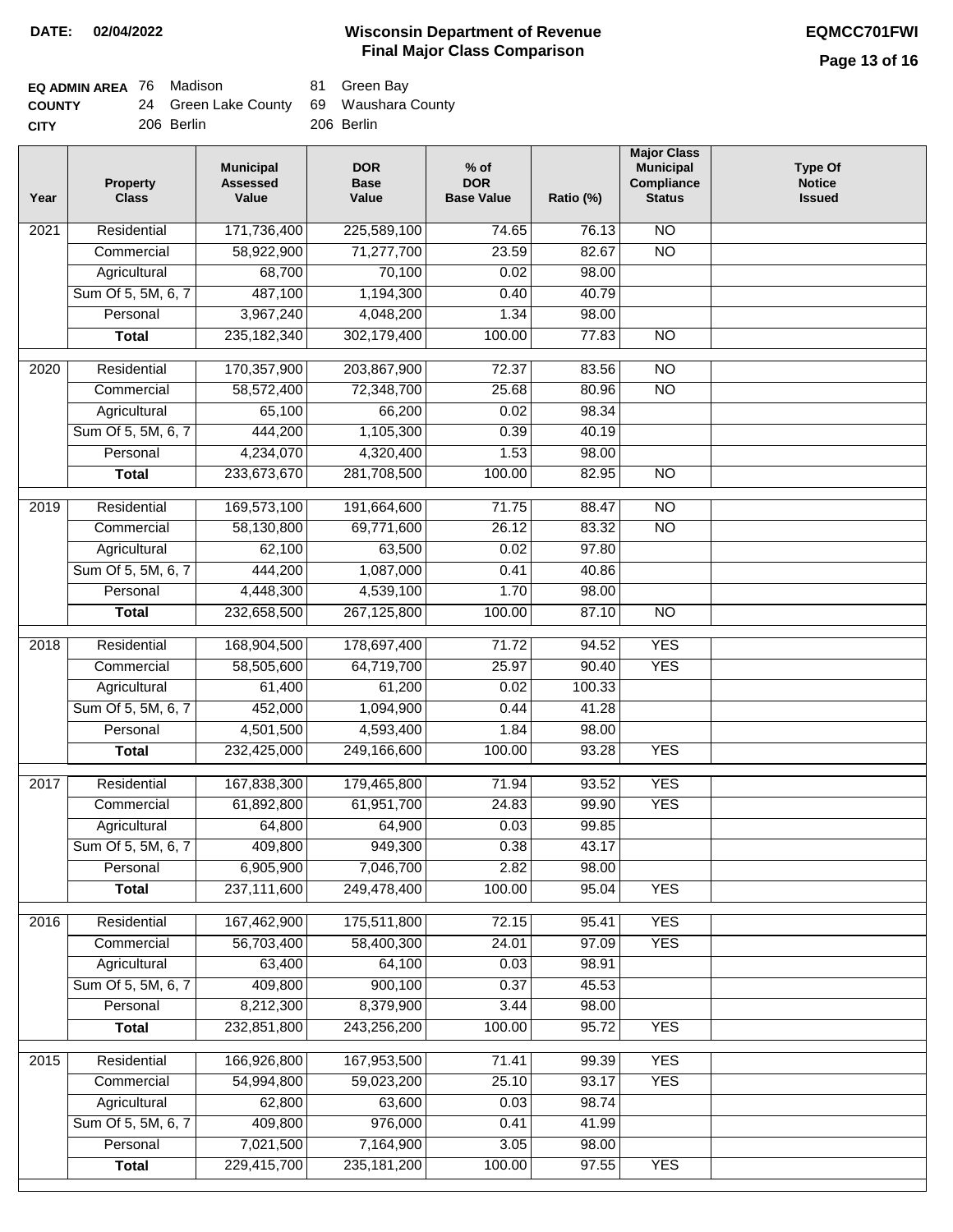**EQ ADMIN AREA** 76 Madison

**COUNTY** 24 Green Lake County

| Year | <b>Property</b><br><b>Class</b> | <b>Municipal</b><br><b>Assessed</b><br>Value | <b>DOR</b><br><b>Base</b><br>Value | $%$ of<br><b>DOR</b><br><b>Base Value</b> | Ratio (%) | <b>Major Class</b><br><b>Municipal</b><br>Compliance<br><b>Status</b> | <b>Type Of</b><br><b>Notice</b><br><b>Issued</b> |
|------|---------------------------------|----------------------------------------------|------------------------------------|-------------------------------------------|-----------|-----------------------------------------------------------------------|--------------------------------------------------|
| 2021 | Residential                     | 182,590,100                                  | 197,172,600                        | 76.05                                     | 92.60     | <b>YES</b>                                                            |                                                  |
|      | Commercial                      | 53,676,300                                   | 60,501,300                         | 23.33                                     | 88.72     | $\overline{NO}$                                                       |                                                  |
|      | Agricultural                    | 34,100                                       | 36,900                             | 0.01                                      | 92.41     |                                                                       |                                                  |
|      | Sum Of 5, 5M, 6, 7              | 91,000                                       | 152,500                            | 0.06                                      | 59.67     |                                                                       |                                                  |
|      | Personal                        | 1,297,300                                    | 1,410,100                          | 0.54                                      | 92.00     |                                                                       |                                                  |
|      | <b>Total</b>                    | 237,688,800                                  | 259,273,400                        | 100.00                                    | 91.67     | $\overline{NO}$                                                       |                                                  |
| 2020 | Residential                     | 180,648,800                                  | 191,130,700                        | 74.35                                     | 94.52     | <b>YES</b>                                                            |                                                  |
|      | Commercial                      | 56,528,400                                   | 64,418,700                         | 25.06                                     | 87.75     | $\overline{NO}$                                                       |                                                  |
|      | Agricultural                    | 33,900                                       | 35,600                             | 0.01                                      | 95.22     |                                                                       |                                                  |
|      | Sum Of 5, 5M, 6, 7              | 91,000                                       | 145,500                            | 0.06                                      | 62.54     |                                                                       |                                                  |
|      | Personal                        | 1,264,400                                    | 1,330,900                          | 0.52                                      | 95.00     |                                                                       |                                                  |
|      | <b>Total</b>                    | 238,566,500                                  | 257,061,400                        | 100.00                                    | 92.81     | $\overline{NO}$                                                       |                                                  |
|      |                                 |                                              |                                    |                                           |           |                                                                       |                                                  |
| 2019 | Residential                     | 179,453,100                                  | 179,106,100                        | 72.31                                     | 100.19    | <b>YES</b>                                                            |                                                  |
|      | Commercial                      | 59,516,800                                   | 66,079,800                         | 26.68                                     | 90.07     | <b>YES</b>                                                            |                                                  |
|      | Agricultural                    | 36,700                                       | 36,600                             | 0.01                                      | 100.27    |                                                                       |                                                  |
|      | Sum Of 5, 5M, 6, 7              | 91,000                                       | 138,600                            | 0.06                                      | 65.66     |                                                                       |                                                  |
|      | Personal                        | 2,326,000                                    | 2,326,000                          | 0.94                                      | 100.00    |                                                                       |                                                  |
|      | <b>Total</b>                    | 241,423,600                                  | 247,687,100                        | 100.00                                    | 97.47     | <b>YES</b>                                                            |                                                  |
| 2018 | Residential                     | 178,458,400                                  | 167,542,100                        | 72.16                                     | 106.52    | <b>YES</b>                                                            |                                                  |
|      | Commercial                      | 59,192,600                                   | 62,086,800                         | 26.74                                     | 95.34     | <b>YES</b>                                                            |                                                  |
|      | Agricultural                    | 37,300                                       | 35,000                             | 0.02                                      | 106.57    |                                                                       |                                                  |
|      | Sum Of 5, 5M, 6, 7              | 91,000                                       | 134,100                            | 0.06                                      | 67.86     |                                                                       |                                                  |
|      | Personal                        | 2,567,000                                    | 2,399,100                          | 1.03                                      | 107.00    |                                                                       |                                                  |
|      | <b>Total</b>                    | 240,346,300                                  | 232, 197, 100                      | 100.00                                    | 103.51    | <b>YES</b>                                                            |                                                  |
| 2017 | Residential                     | 179,767,500                                  | 170,016,000                        | 72.79                                     | 105.74    | <b>YES</b>                                                            |                                                  |
|      | Commercial                      | 57,713,900                                   | 60,117,100                         | 25.74                                     | 96.00     | <b>YES</b>                                                            |                                                  |
|      | Agricultural                    | 36,900                                       | 34,400                             | 0.01                                      | 107.27    |                                                                       |                                                  |
|      | Sum Of 5, 5M, 6, 7              | 91,000                                       | 127,700                            | 0.05                                      | 71.26     |                                                                       |                                                  |
|      | Personal                        | 3,492,100                                    | 3,263,600                          | 1.40                                      | 107.00    |                                                                       |                                                  |
|      | <b>Total</b>                    | 241,101,400                                  | 233,558,800                        | 100.00                                    | 103.23    | <b>YES</b>                                                            |                                                  |
| 2016 | Residential                     | 180,159,000                                  | 162,549,800                        | 72.66                                     | 110.83    | N <sub>O</sub>                                                        |                                                  |
|      | Commercial                      | 62,587,500                                   | 57,546,300                         | 25.72                                     | 108.76    | <b>YES</b>                                                            |                                                  |
|      | Agricultural                    | 38,500                                       | 35,000                             | 0.02                                      | 110.00    |                                                                       |                                                  |
|      | Sum Of 5, 5M, 6, 7              | 89,300                                       | 112,600                            | 0.05                                      | 79.31     |                                                                       |                                                  |
|      | Personal                        | 3,823,200                                    | 3,475,600                          | 1.55                                      | 110.00    |                                                                       |                                                  |
|      | <b>Total</b>                    | 246,697,500                                  | 223,719,300                        | 100.00                                    | 110.27    | $\overline{NO}$                                                       |                                                  |
| 2015 | Residential                     | 179,768,400                                  | 163,544,500                        | 72.75                                     | 109.92    | <b>YES</b>                                                            |                                                  |
|      | Commercial                      | 61,184,800                                   | 57,341,000                         | 25.51                                     | 106.70    | <b>YES</b>                                                            |                                                  |
|      | Agricultural                    | 39,000                                       | 35,700                             | 0.02                                      | 109.24    |                                                                       |                                                  |
|      | Sum Of 5, 5M, 6, 7              | 84,800                                       | 117,000                            | 0.05                                      | 72.48     |                                                                       |                                                  |
|      | Personal                        | 4,147,300                                    | 3,770,300                          | 1.68                                      | 110.00    |                                                                       |                                                  |
|      | <b>Total</b>                    | 245,224,300                                  | 224,808,500                        | 100.00                                    | 109.08    | <b>YES</b>                                                            |                                                  |
|      |                                 |                                              |                                    |                                           |           |                                                                       |                                                  |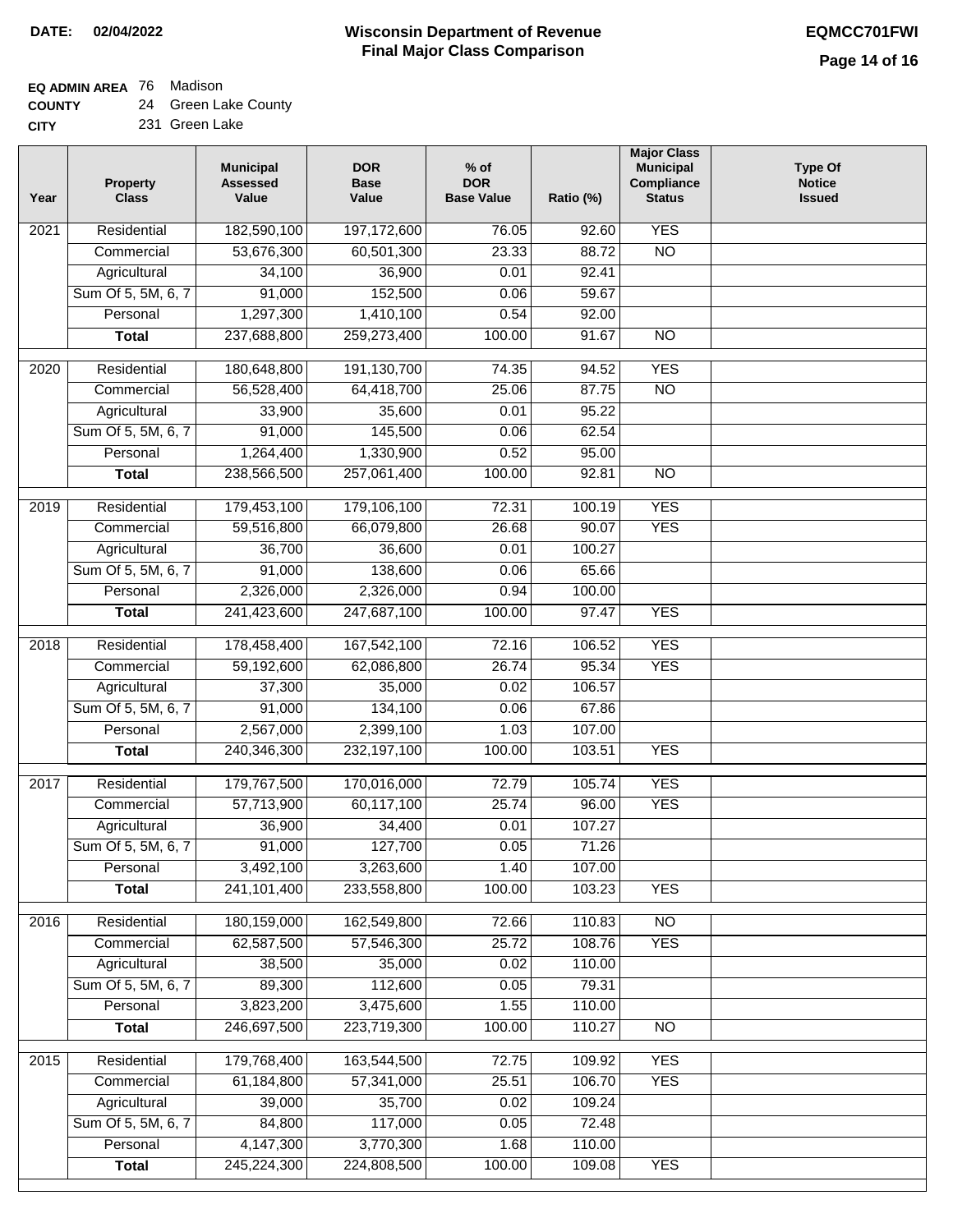# **EQ ADMIN AREA** 76 Madison

| <b>COUNTY</b> |  | 24 Green Lake County |  |  |
|---------------|--|----------------------|--|--|
|---------------|--|----------------------|--|--|

**CITY** 251 Markesan

| Year | <b>Property</b><br><b>Class</b> | <b>Municipal</b><br><b>Assessed</b><br>Value | <b>DOR</b><br><b>Base</b><br>Value | $%$ of<br><b>DOR</b><br><b>Base Value</b> | Ratio (%) | <b>Major Class</b><br><b>Municipal</b><br>Compliance<br><b>Status</b> | <b>Type Of</b><br><b>Notice</b><br><b>Issued</b> |
|------|---------------------------------|----------------------------------------------|------------------------------------|-------------------------------------------|-----------|-----------------------------------------------------------------------|--------------------------------------------------|
| 2021 | Residential                     | 49,453,600                                   | 56,151,900                         | 74.19                                     | 88.07     | $\overline{NO}$                                                       |                                                  |
|      | Commercial                      | 14,291,700                                   | 17,531,400                         | 23.16                                     | 81.52     | $\overline{NO}$                                                       |                                                  |
|      | Agricultural                    | 125,100                                      | 124,500                            | 0.16                                      | 100.48    |                                                                       |                                                  |
|      | Sum Of 5, 5M, 6, 7              | 591,200                                      | 1,025,900                          | 1.36                                      | 57.63     |                                                                       |                                                  |
|      | Personal                        | 854,000                                      | 854,000                            | 1.13                                      | 100.00    |                                                                       |                                                  |
|      | <b>Total</b>                    | 65,315,600                                   | 75,687,700                         | 100.00                                    | 86.30     | $\overline{NO}$                                                       |                                                  |
| 2020 | Residential                     | 49,324,000                                   | 51,877,800                         | 74.49                                     | 95.08     | <b>YES</b>                                                            |                                                  |
|      | Commercial                      | 14,278,100                                   | 15,826,300                         | 22.72                                     | 90.22     | <b>YES</b>                                                            |                                                  |
|      | Agricultural                    | 120,100                                      | 119,500                            | 0.17                                      | 100.50    |                                                                       |                                                  |
|      | Sum Of 5, 5M, 6, 7              | 591,900                                      | 945,700                            | 1.36                                      | 62.59     |                                                                       |                                                  |
|      | Personal                        | 876,100                                      | 876,100                            | 1.26                                      | 100.00    |                                                                       |                                                  |
|      | <b>Total</b>                    | 65,190,200                                   | 69,645,400                         | 100.00                                    | 93.60     | <b>YES</b>                                                            |                                                  |
| 2019 | Residential                     | 49,145,800                                   | 48,778,300                         | 73.69                                     | 100.75    | <b>YES</b>                                                            |                                                  |
|      | Commercial                      | 14,242,700                                   | 15,484,700                         | 23.39                                     | 91.98     | <b>YES</b>                                                            |                                                  |
|      | Agricultural                    | 111,900                                      | 114,900                            | 0.17                                      | 97.39     |                                                                       |                                                  |
|      | Sum Of 5, 5M, 6, 7              | 591,900                                      | 906,500                            | 1.37                                      | 65.30     |                                                                       |                                                  |
|      | Personal                        | 910,000                                      | 910,000                            | 1.37                                      | 100.00    |                                                                       |                                                  |
|      | <b>Total</b>                    | 65,002,300                                   | 66,194,400                         | 100.00                                    | 98.20     | <b>YES</b>                                                            |                                                  |
| 2018 | Residential                     | 49,162,100                                   | 48,308,600                         | 73.65                                     | 101.77    | <b>YES</b>                                                            |                                                  |
|      | Commercial                      | 14,300,000                                   | 15,546,800                         | 23.70                                     | 91.98     | <b>YES</b>                                                            |                                                  |
|      | Agricultural                    | 111,900                                      | 111,500                            | 0.17                                      | 100.36    |                                                                       |                                                  |
|      | Sum Of 5, 5M, 6, 7              | 591,900                                      | 887,400                            | 1.35                                      | 66.70     |                                                                       |                                                  |
|      | Personal                        | 735,800                                      | 735,800                            | 1.12                                      | 100.00    |                                                                       |                                                  |
|      | <b>Total</b>                    | 64,901,700                                   | 65,590,100                         | 100.00                                    | 98.95     | <b>YES</b>                                                            |                                                  |
| 2017 | Residential                     | 49,127,300                                   | 47,744,200                         | 72.76                                     | 102.90    | <b>YES</b>                                                            |                                                  |
|      | Commercial                      | 14,278,400                                   | 15,374,400                         | 23.43                                     | 92.87     | <b>YES</b>                                                            |                                                  |
|      | Agricultural                    | 109,700                                      | 109,100                            | 0.17                                      | 100.55    |                                                                       |                                                  |
|      | Sum Of 5, 5M, 6, 7              | 621,600                                      | 898,200                            | 1.37                                      | 69.21     |                                                                       |                                                  |
|      | Personal                        | 1,494,400                                    | 1,494,400                          | 2.28                                      | 100.00    |                                                                       |                                                  |
|      | <b>Total</b>                    | 65,631,400                                   | 65,620,300                         | 100.00                                    | 100.02    | <b>YES</b>                                                            |                                                  |
| 2016 | Residential                     | 48,921,600                                   | 48,439,500                         | 72.95                                     | 101.00    | <b>YES</b>                                                            |                                                  |
|      | Commercial                      | 14,275,300                                   | 15,227,300                         | 22.93                                     | 93.75     | <b>YES</b>                                                            |                                                  |
|      | Agricultural                    | 106,800                                      | 107,400                            | 0.16                                      | 99.44     |                                                                       |                                                  |
|      | Sum Of 5, 5M, 6, 7              | 621,600                                      | 967,900                            | 1.46                                      | 64.22     |                                                                       |                                                  |
|      | Personal                        | 1,626,400                                    | 1,659,500                          | 2.50                                      | 98.01     |                                                                       |                                                  |
|      | <b>Total</b>                    | 65,551,700                                   | 66,401,600                         | 100.00                                    | 98.72     | <b>YES</b>                                                            |                                                  |
| 2015 | Residential                     | 48,714,400                                   | 48,072,200                         | 73.97                                     | 101.34    | <b>YES</b>                                                            |                                                  |
|      | Commercial                      | 13,002,400                                   | 14,216,800                         | 21.88                                     | 91.46     | <b>YES</b>                                                            |                                                  |
|      | Agricultural                    | 106,800                                      | 106,200                            | 0.16                                      | 100.56    |                                                                       |                                                  |
|      | Sum Of 5, 5M, 6, 7              | 621,600                                      | 1,030,600                          | 1.59                                      | 60.31     |                                                                       |                                                  |
|      | Personal                        | 1,563,500                                    | 1,563,500                          | 2.41                                      | 100.00    |                                                                       |                                                  |
|      | <b>Total</b>                    | 64,008,700                                   | 64,989,300                         | 100.00                                    | 98.49     | <b>YES</b>                                                            |                                                  |